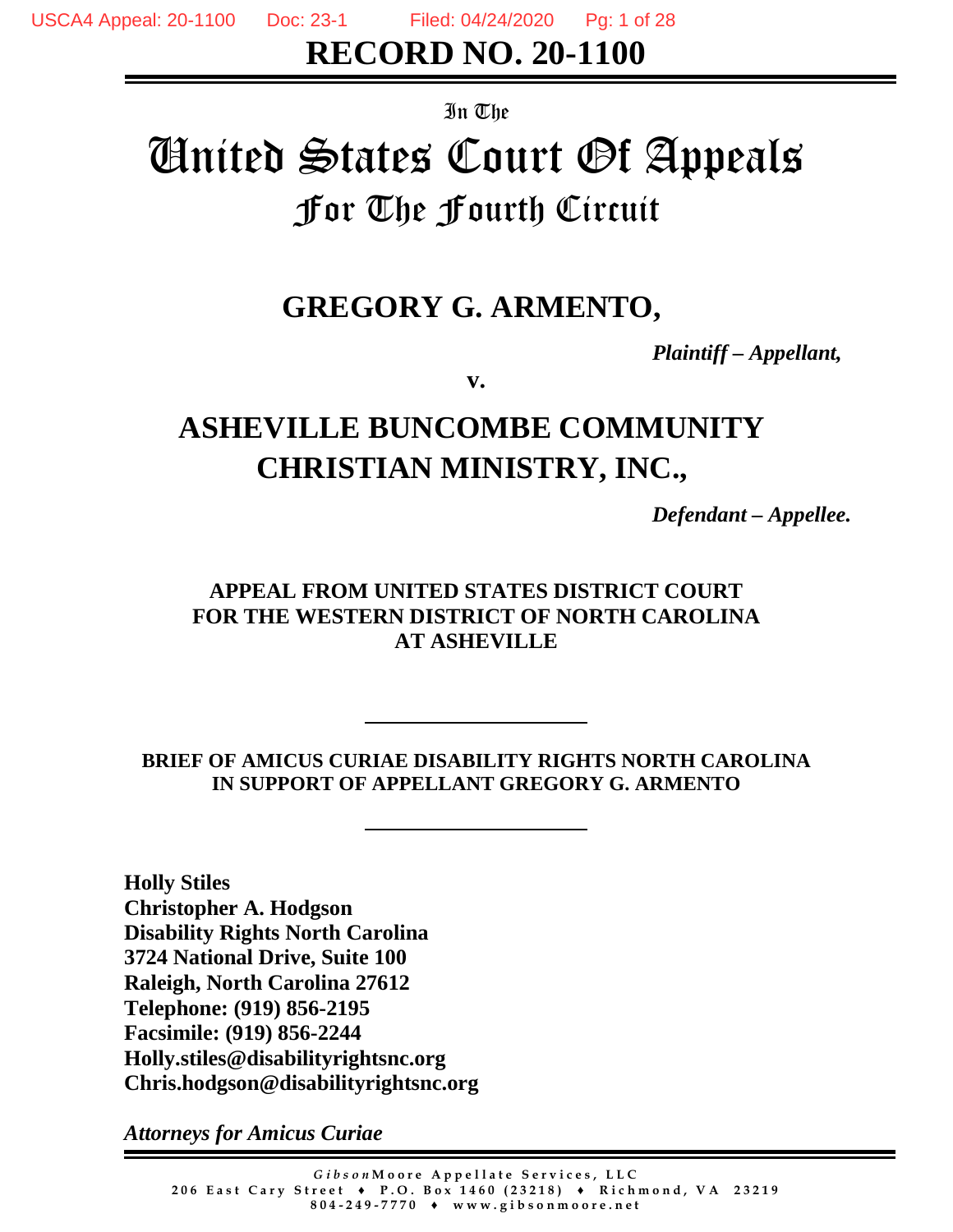#### UNITED STATES COURT OF APPEALS FOR THE FOURTH CIRCUIT

#### **DISCLOSURE STATEMENT**

- In civil, agency, bankruptcy, and mandamus cases, a disclosure statement must be filed by **all** parties, with the following exceptions: (1) the United States is not required to file a disclosure statement; (2) an indigent party is not required to file a disclosure statement; and (3) a state or local government is not required to file a disclosure statement in pro se cases. (All parties to the action in the district court are considered parties to a mandamus case.)
- In criminal and post-conviction cases, a corporate defendant must file a disclosure statement.
- In criminal cases, the United States must file a disclosure statement if there was an organizational victim of the alleged criminal activity. (See question 7.)
- Any corporate amicus curiae must file a disclosure statement.
- Counsel has a continuing duty to update the disclosure statement.

No. 20-1100 \_\_\_\_\_\_\_\_\_\_\_\_\_\_\_\_\_\_\_Gregory Armento, Plaintiff-Appellant v. Asheville Buncombe Community Christian Ministry, Inc., Defendant-Appellee.

Pursuant to FRAP 26.1 and Local Rule 26.1,

Disability Rights North Carolina

(name of party/amicus)

, makes the following disclosure: (appellant/appellee/petitioner/respondent/amicus/intervenor) who is amicus

1. Is party/amicus a publicly held corporation or other publicly held entity?  $\Box$  YES  $\Box$  NO

\_\_\_\_\_\_\_\_\_\_\_\_\_\_\_\_\_\_\_\_\_\_\_\_\_\_\_\_\_\_\_\_\_\_\_\_\_\_\_\_\_\_\_\_\_\_\_\_\_\_\_\_\_\_\_\_\_\_\_\_\_\_\_\_\_\_\_\_\_\_\_\_\_\_\_\_\_\_

- 2. Does party/amicus have any parent corporations? If yes, identify all parent corporations, including all generations of parent corporations:  $\Box$ YES XNO
- 3. Is 10% or more of the stock of a party/amicus owned by a publicly held corporation or other publicly held entity? If yes, identify all such owners:  $YES[X]NO$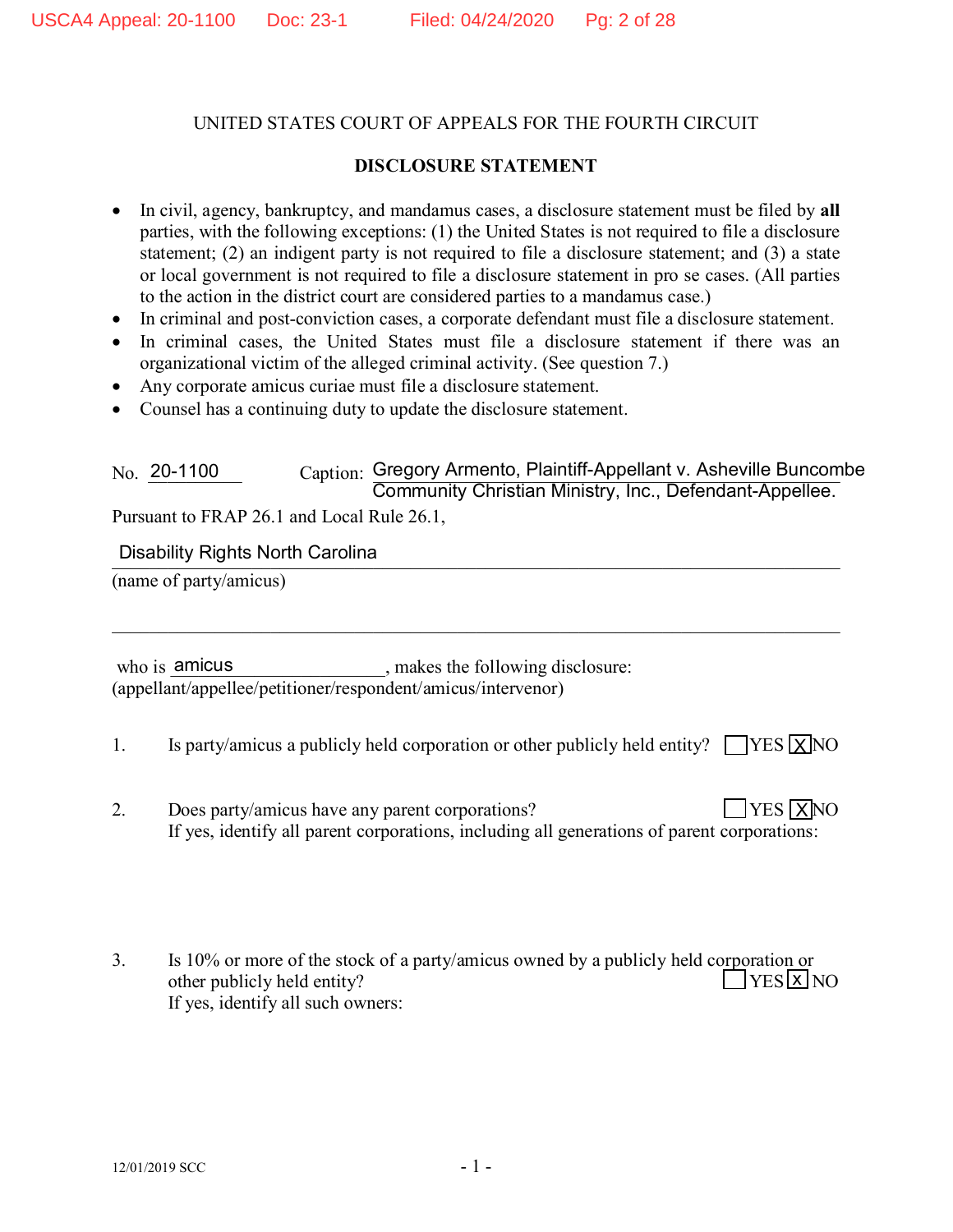- 4. Is there any other publicly held corporation or other publicly held entity that has a direct financial interest in the outcome of the litigation? If yes, identify entity and nature of interest:  $\Box$ YES XNO
- 5. Is party a trade association? (amici curiae do not complete this question) VES NO If yes, identify any publicly held member whose stock or equity value could be affected substantially by the outcome of the proceeding or whose claims the trade association is pursuing in a representative capacity, or state that there is no such member:
- 6. Does this case arise out of a bankruptcy proceeding? If yes, the debtor, the trustee, or the appellant (if neither the debtor nor the trustee is a party) must list (1) the members of any creditors' committee, (2) each debtor (if not in the caption), and (3) if a debtor is a corporation, the parent corporation and any publicly held corporation that owns 10% or more of the stock of the debtor.  $YES[X]NO$

7. Is this a criminal case in which there was an organizational victim? If yes, the United States, absent good cause shown, must list (1) each organizational victim of the criminal activity and (2) if an organizational victim is a corporation, the parent corporation and any publicly held corporation that owns 10% or more of the stock of victim, to the extent that information can be obtained through due diligence.  $T<sub>YES</sub>NO$ 

Signature: /s/ Holly Stiles

 $_{\text{Date}}$  April 27, 2020

Counsel for: \_\_\_\_\_\_\_\_\_\_\_\_\_\_\_\_\_\_\_\_\_\_\_\_\_\_\_\_\_\_\_\_\_\_ Disability Rights North Carolina, a*micus curiae*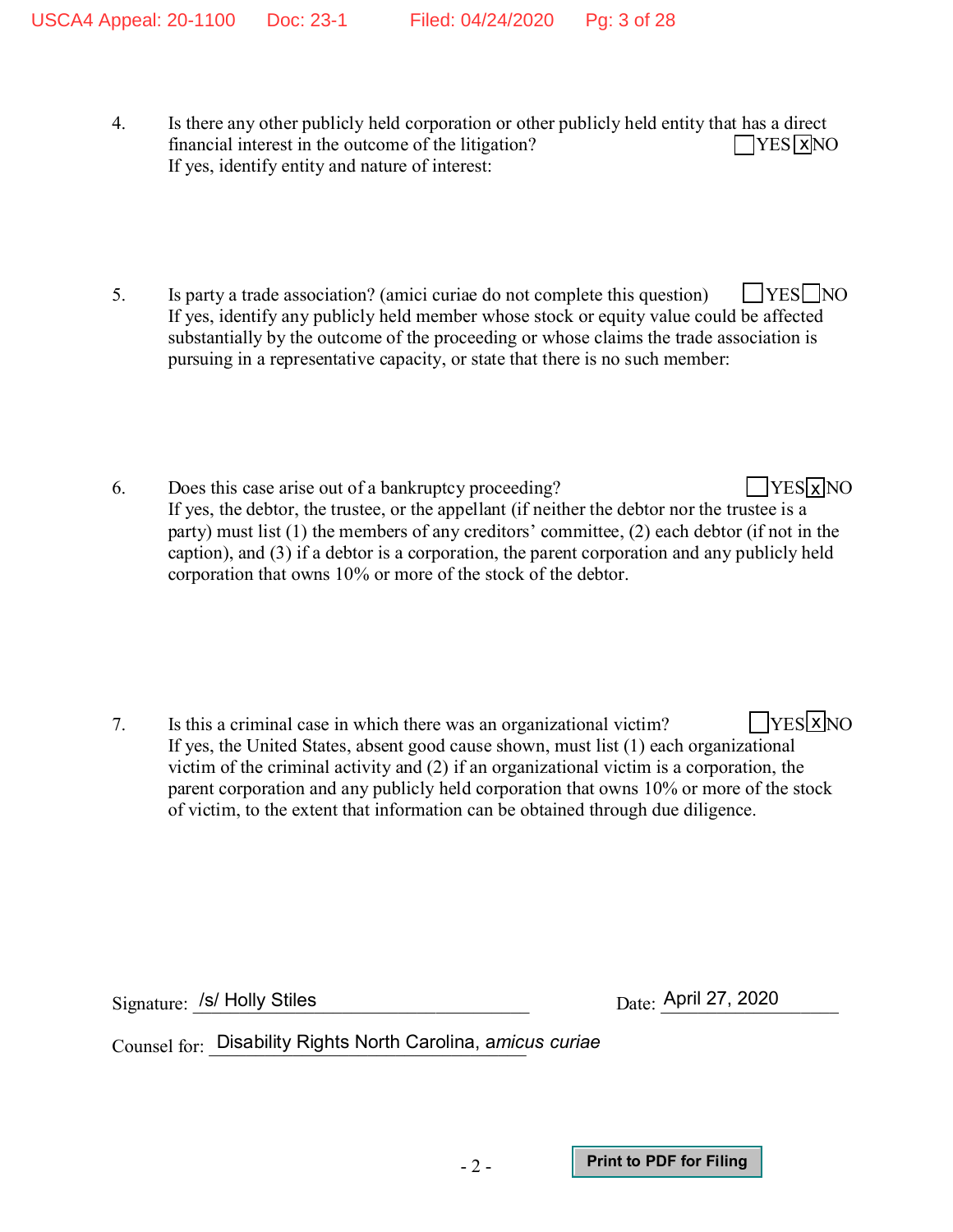# **TABLE OF CONTENTS**

## **Page:**

|                |                 | <b>DISCLOSURE STATEMENT</b>                                                                                                                                                     |
|----------------|-----------------|---------------------------------------------------------------------------------------------------------------------------------------------------------------------------------|
|                |                 |                                                                                                                                                                                 |
|                |                 |                                                                                                                                                                                 |
|                |                 |                                                                                                                                                                                 |
|                |                 |                                                                                                                                                                                 |
| $\mathbf{I}$ . |                 | CATEGORIZING WORK PERFORMED BY PEOPLE WITH<br>DISABILITIES AS "REHABILITATIVE" IS LEGALLY<br>UNSOUND AND REINFORCES OUTDATED STEREOTYPES                                        |
|                | A <sub>1</sub>  | There Is No Sound Legal Basis To Distinguish "Rehabilitative"                                                                                                                   |
|                | <b>B.</b>       | There Is No Sound Factual Basis To Conclude Unpaid Work Is<br>Rehabilitative Or To Distinguish "Rehabilitative" Work From                                                       |
|                | $\mathcal{C}$ . | Labor Relationships Involving Workers With Disabilities<br>Should Be Closely Scrutinized To Guard Against Exploitation 8                                                        |
| II.            |                 | <b>VOLUNTEERISM IS WORK PERFORMED FOR PERSONAL</b><br>PURPOSE OR PLEASURE WITHOUT PROMISE OR                                                                                    |
| III.           |                 | THE LOWER COURT'S CONCLUSION THAT WORKERS<br>RECEIVING RESIDENTIAL AND EMPLOYMENT SERVICES<br>ARE VOLUNTEERS RELIES ON AN INAPT ANALOGY TO<br>PRISON WORKERS AND THE FALLACY OF |
|                |                 |                                                                                                                                                                                 |
|                |                 |                                                                                                                                                                                 |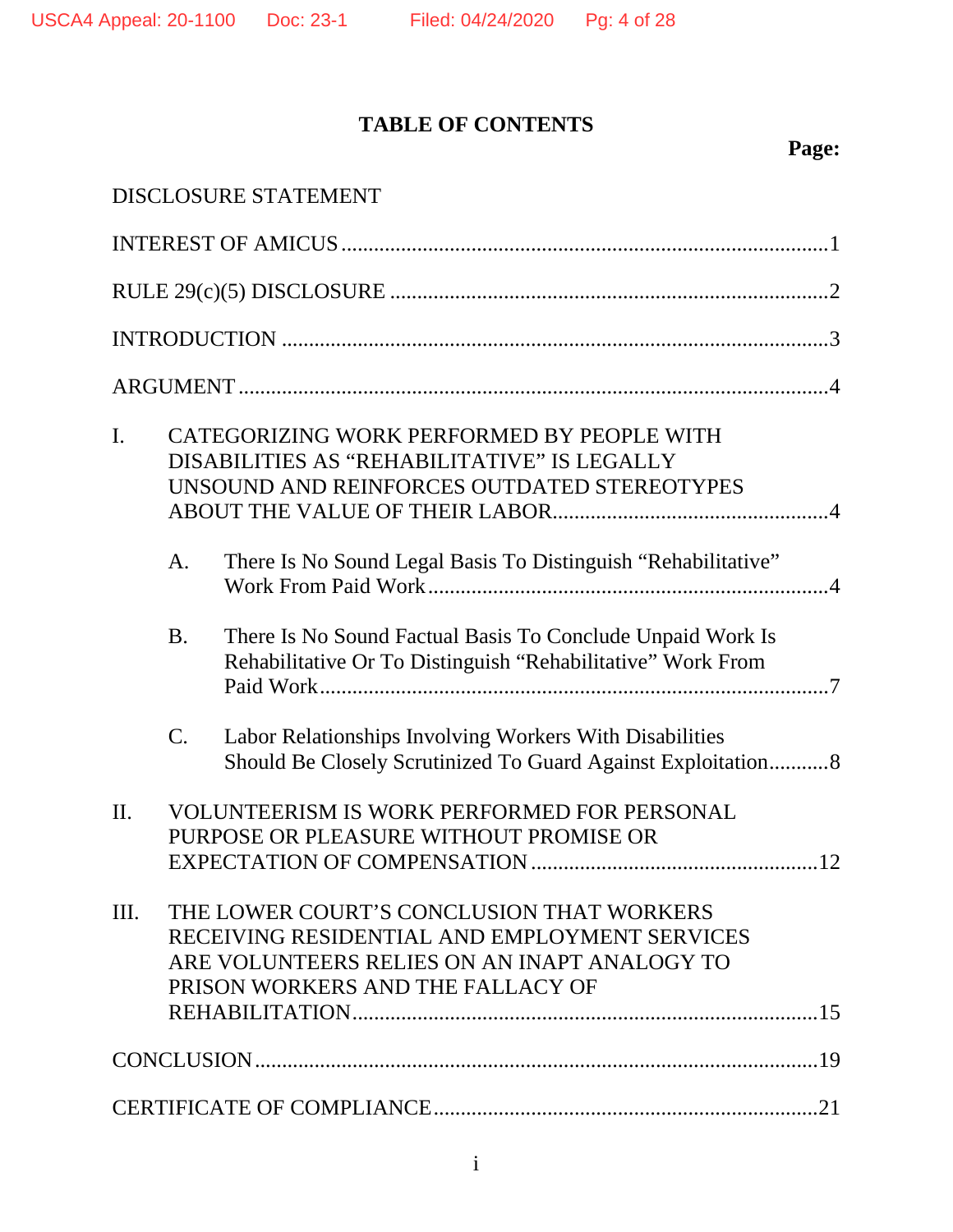### **TABLE OF AUTHORITIES**

# **Page(s):**

| Abril v. Virginia,                          |
|---------------------------------------------|
| Acosta v. Cathedral Buffet, Inc.,           |
| Benshoff v. City of Va. Beach.,             |
| E.E.O.C. v. Hill Country Farms,             |
| Harker v. State Use Indus.,                 |
| <i>Isaacson v. Penn Community Services,</i> |
| McLaughlin v. Ensley,                       |
| $O'Bar$ v. Pinion,                          |
| Presson v. Recovery Connections Cmty.,      |
| Purdham v. Fairfax County Sch. Bd.,         |
| Roller v. Allen,                            |
| Souder v. Brennan,                          |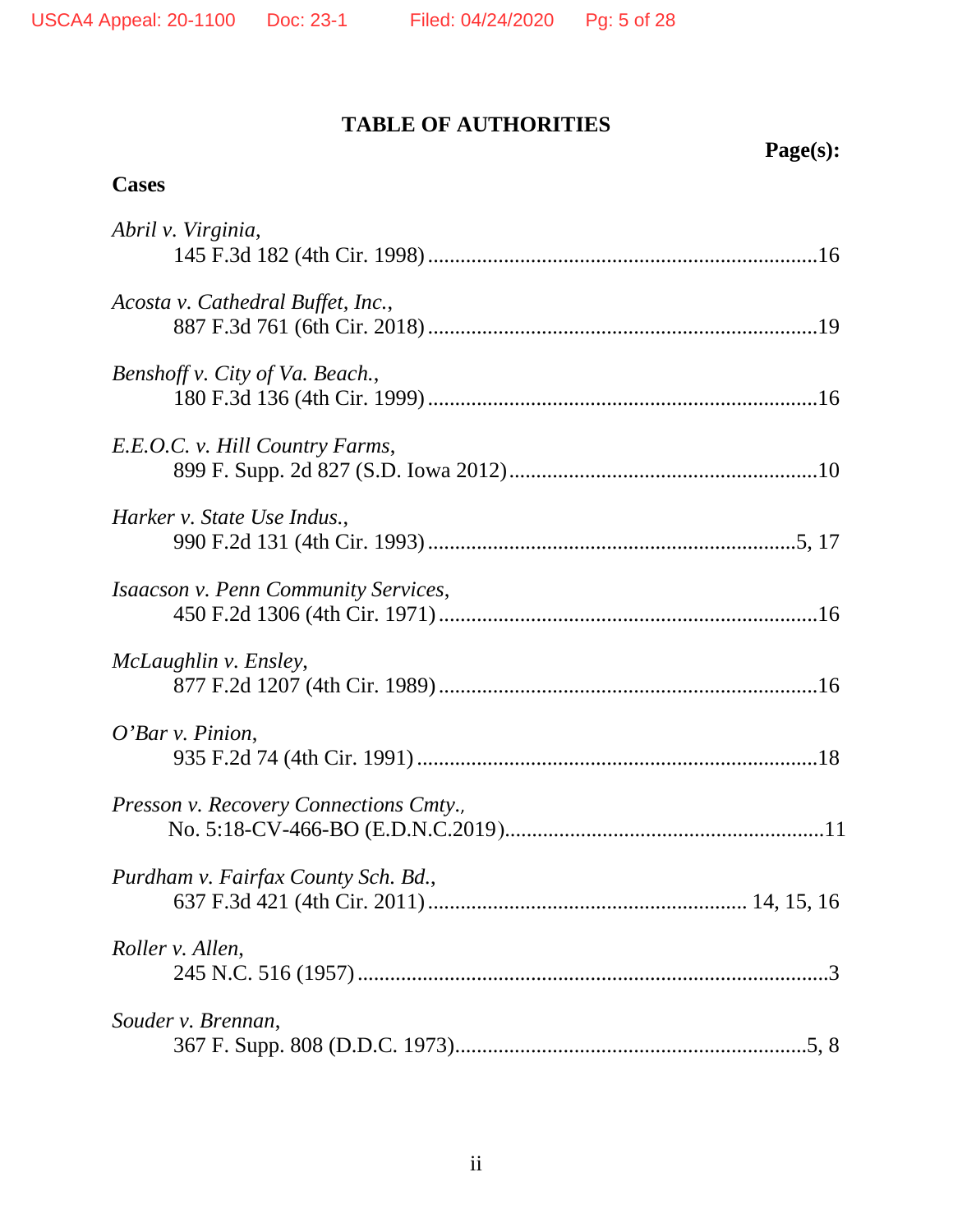| State v. Balance,                                 |
|---------------------------------------------------|
| State v. Harris,                                  |
| State v. Warren,                                  |
| Tony & Susan Alamo Found. v. Sec'y of Labor,      |
| Tully v. City of Wilmington,                      |
| U.S. Dep't of Labor v. N. Carolina Growers Ass'n, |
| Walling v. Portland Terminal Co.,                 |
|                                                   |
| <b>Statutory Authorities</b>                      |
|                                                   |
|                                                   |
|                                                   |
|                                                   |
|                                                   |
|                                                   |
|                                                   |
|                                                   |
|                                                   |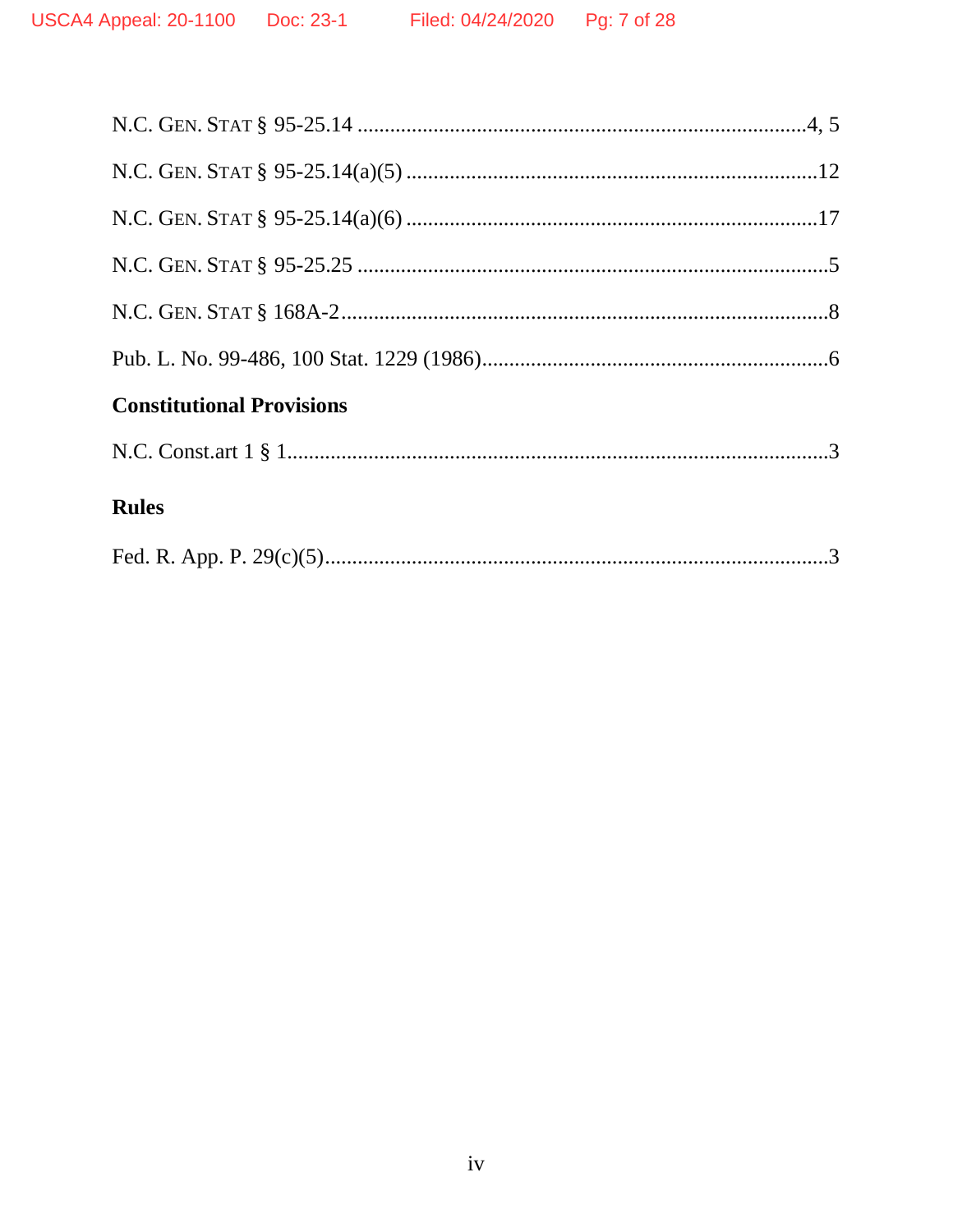#### **INTEREST OF AMICUS**

Disability Rights North Carolina (Disability Rights NC) is the federally mandated Protection and Advocacy organization for people with disabilities in North Carolina. Disability Rights NC is authorized by federal law to protect and advocate for the rights of individuals with disabilities. *See* 42 U.S.C. § 10801 *et seq.*; 42 U.S.C. § 15041 *et seq.*; 29 U.S.C. § 794e; 29 U.S.C. § 3004; 42 U.S.C. § 300d-53; 42 U.S.C. § 1320b-21.

Disability Rights NC's interest in this case is twofold. First, the case before the Court involves an individual receiving residential and employment services. Innumerable public and private entities provide residential and employment services to individuals with disabilities. The decision below creates a new mechanism for these entities to deem work performed by people with disabilities as "rehabilitative volunteer work" exempt from wage and hour protections. Such a result would potentially decimate progress made towards wage equality for workers with disabilities.

Second, homeless constituents of Disability Rights NC will be directly impacted by the adverse decision reached by the court below. As a group, homeless individuals experience disabilities including psychiatric disorders, major depression, drug and alcohol dependence, infectious diseases, and traumatic brain injuries at a higher rate than the overall population. Jacob L. Stubbs, *et al.*,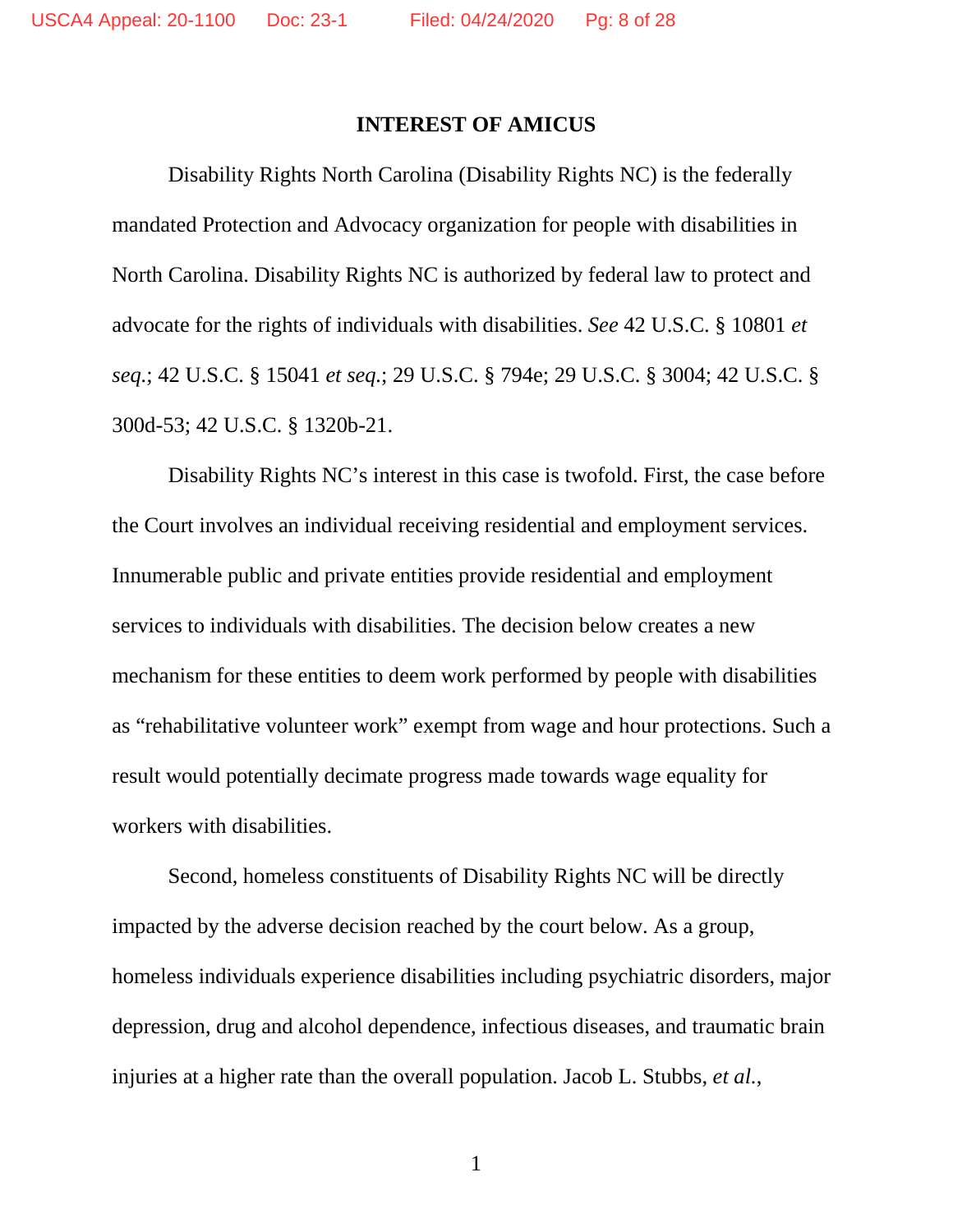Traumatic brain injury in homeless and marginally housed individuals: a systematic review and meta-analysis (2020), *available at* https://www.thelancet.com/action/showPdf?pii=S2468-2667%2819%2930188-4 (last visited March 23, 2020). Nearly one-quarter (24%) of homeless individuals are persons with disabilities experiencing chronic homelessness. U.S. *Interagency Council on Homelessness, Homelessness In America: Focus on Chronic Homelessness Among People With Disabilities* 2 (2018), *available at*  https://www.usich.gov/resources/uploads/asset\_library/Homelessness-in-America-Focus-on-chronic.pdf (last visited March 26, 2020.) Among veterans, those with mental health and substance use disabilities are at the greatest risk for becoming homeless. Jack Tsai & Robert A. Rosenheck, *Risk Factors for Homelessness Among US Veterans, 73 Epidemiologic Reviews 1:177-195* (2015), *available at* https://www.ncbi.nlm.nih.gov/pmc/articles/PMC4521393/ (last visited March 26, 2020).

#### **RULE 29(c)(5) DISCLOSURE**

No part of this brief was authored by counsel to either party. Neither party, counsel, nor any other person contributed money intended to fund preparing or submitting this brief. *See* Fed. R. App. P. 29(c)(5).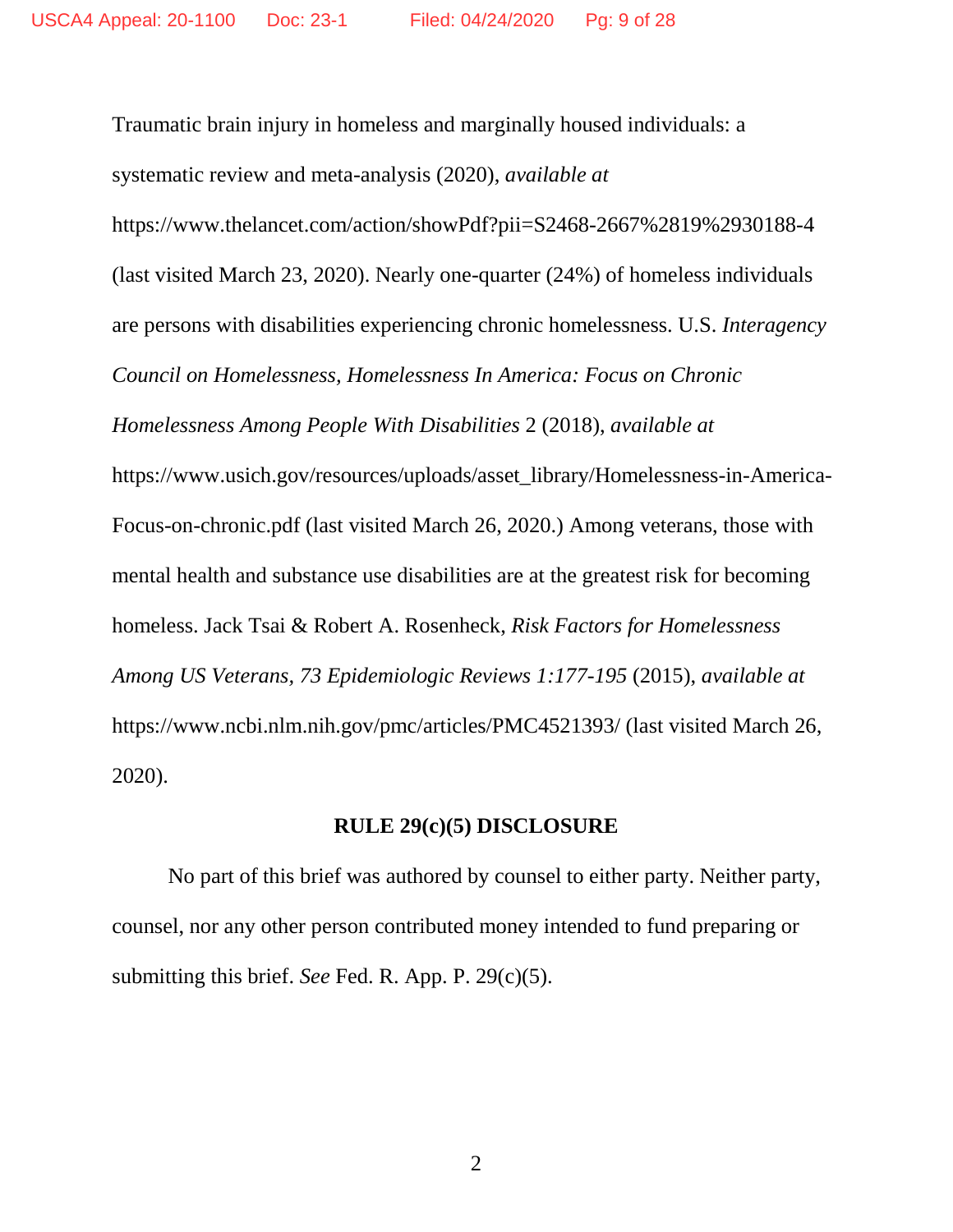#### **INTRODUCTION**

The right to enjoy the fruits of one's labor is a fundamental right recognized by the North Carolina Constitution. N.C. Const. art 1, § 1. It guarantees North Carolinians the right to work where they please and earn a livelihood by any lawful calling. *State v. Balance,* 229 N.C. 764, 768-769 (1949)(interpreting N.C. Const. art 1, § 1). *See also Tully v. City of Wilmington*, 370 N.C. 527 (2018); *Roller v. Allen*, 245 N.C. 516 (1957); *State v. Harris*, 216 N.C. 746 (1940); *State v. Warren*, 211 N.C. 75 (1937). In uncompensated labor arrangements, strict application of the "volunteer" labor test outlined in *Walling v. Portland Terminal Co.*, 330 U.S. 148, 152 (1947), and *Tony & Susan Alamo Found. v. Sec'y of Labor,* 471 U.S. 290 (1985), is necessary to ensure that uncompensated workers are bona fide volunteers who willfully chose to forgo or donate the fruits of their labor. The decision below erroneously disregarded the "volunteer" labor test and instead created a problematic new exemption from wage and hour protections for "rehabilitative" work.

The word "rehabilitative" is a term with a troubled history. In the twentieth century, labelling work as "rehabilitative" or "therapeutic" made it permissible to pay workers with disabilities no wages or lower wages than other workers doing the same or similar work. If upheld, the decision below threatens progress made towards employment equality for people with disabilities. *Amicus curiae* supports reversal of the decision below.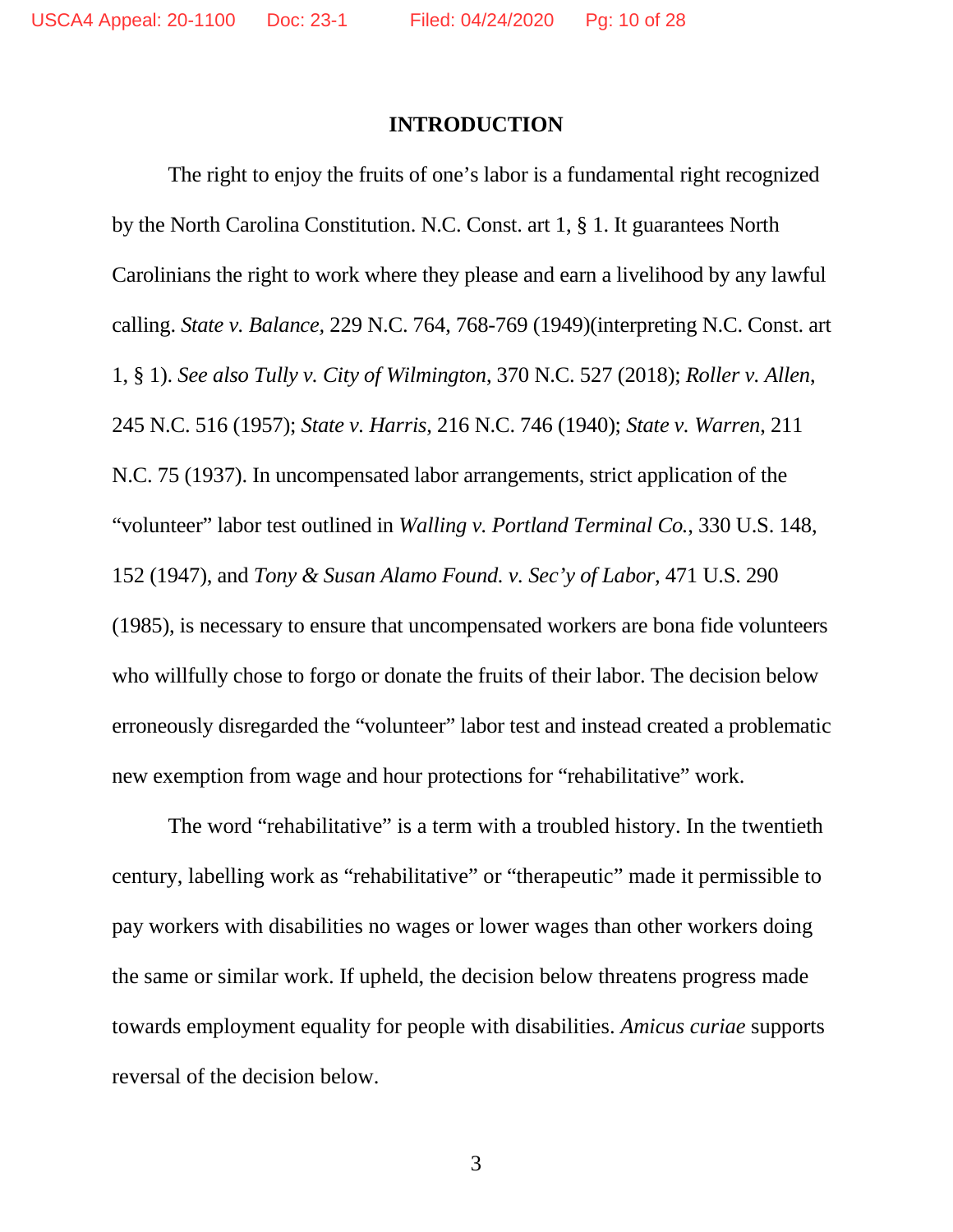#### **ARGUMENT**

#### **I. CATEGORIZING WORK PERFORMED BY PEOPLE WITH DISABILITIES AS "REHABILITATIVE" IS LEGALLY UNSOUND AND REINFORCES OUTDATED STEREOTYPES ABOUT THE VALUE OF THEIR LABOR.**

In reaching its conclusion that Mr. Armento benefitted most from his labor for the Asheville Buncombe Community Christian Ministry (ABCCM) and was not owed a wage, the court below relied on unfounded assertions as to the allegedly "rehabilitative" nature of the work he performed. (*See* J.A. 816-817, 30.) "Rehabilitation" is not an exception to wage and hour protections under the North Carolina Wage and Hour Act (NCWHA). *See* N.C. Gen. Stat. §§ 95-25.2, -25.14. There is no legal or factual support to distinguish work performed by individuals receiving residential and employment services from all other paid work. Creating an exemption to the NCWHA for "rehabilitative" work would incentivize labor exploitation. Reversing the decision below is necessary to ensure people with disabilities are not denied wage and hour protections based on outdated and unsupported assumptions about the value of their labor.

#### **A. There Is No Sound Legal Basis To Distinguish "Rehabilitative" Work From Paid Work.**

The court below impermissibly created a new category of wage and hour exemptions in holding that Mr. Armento was not entitled to wages for his "rehabilitative" work at the Veteran's Restoration Quarters (VRQ). The words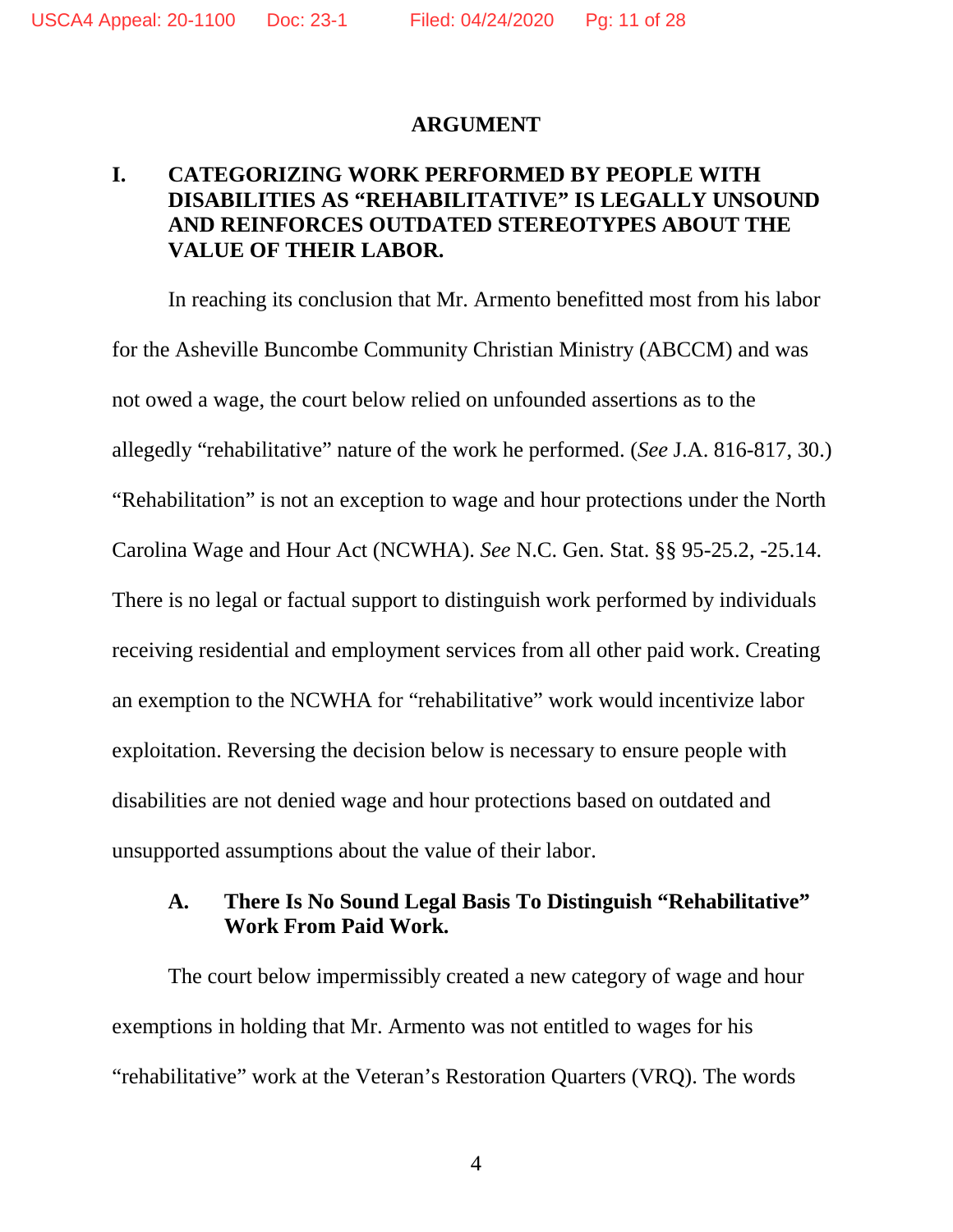"rehabilitative/rehabilitation" do not appear in the statutory language of the NCWHA or the Fair Labor Standards Act (FLSA). *See* N.C. Gen. Stat. §§ 95-25.2, -25.14; 29 U.S.C. §§ 213-14 (both statutes defining "employ" as "to suffer or permit to work" and listing exemptions to definition that do not include rehabilitative/rehabilitation).<sup>[1](#page-11-0)</sup> Reading a new wage and hour exemption into the NCWHA for work deemed "rehabilitative" ignores the plain language of the statute and is at odds with the purpose of the NCWHA to protect workers. N.C. Gen. Stat. § 95-25.25 (instructing courts to construe wage and hour coverage liberally to protect adult and minor workers).

The term "rehabilitative/rehabilitation" and the similar term "therapeutic" have a long and exploitive history in the disability community as these terms were used to demean the work of people with disabilities and to justify paying them no wages or lower wages than other workers doing the same or similar work. In 1938, after the initial passage of the FLSA, the federal Department of Labor (DOL) declared there would be a wage floor for individuals with disabilities employed in settings called "sheltered workshops," but no wage floor for individuals with

l

<span id="page-11-0"></span><sup>&</sup>lt;sup>1</sup> A review of Fourth Circuit and North Carolina caselaw reveals that the only prior case in which courts created a wage and hour exemption for "rehabilitative" work was under the FLSA and in the prison labor context. *See, e.g. Harker v. State Use Indus.*, 990 F.2d 131 (4th Cir. 1993). Other federal districts have declined to recognize wage and hour exemptions for "rehabilitative" work performed by nonincarcerated residents. *See Souder v. Brennan*, 367 F. Supp. 808 (D.D.C. 1973)(determining that the FLSA applies to patient-workers at hospitals).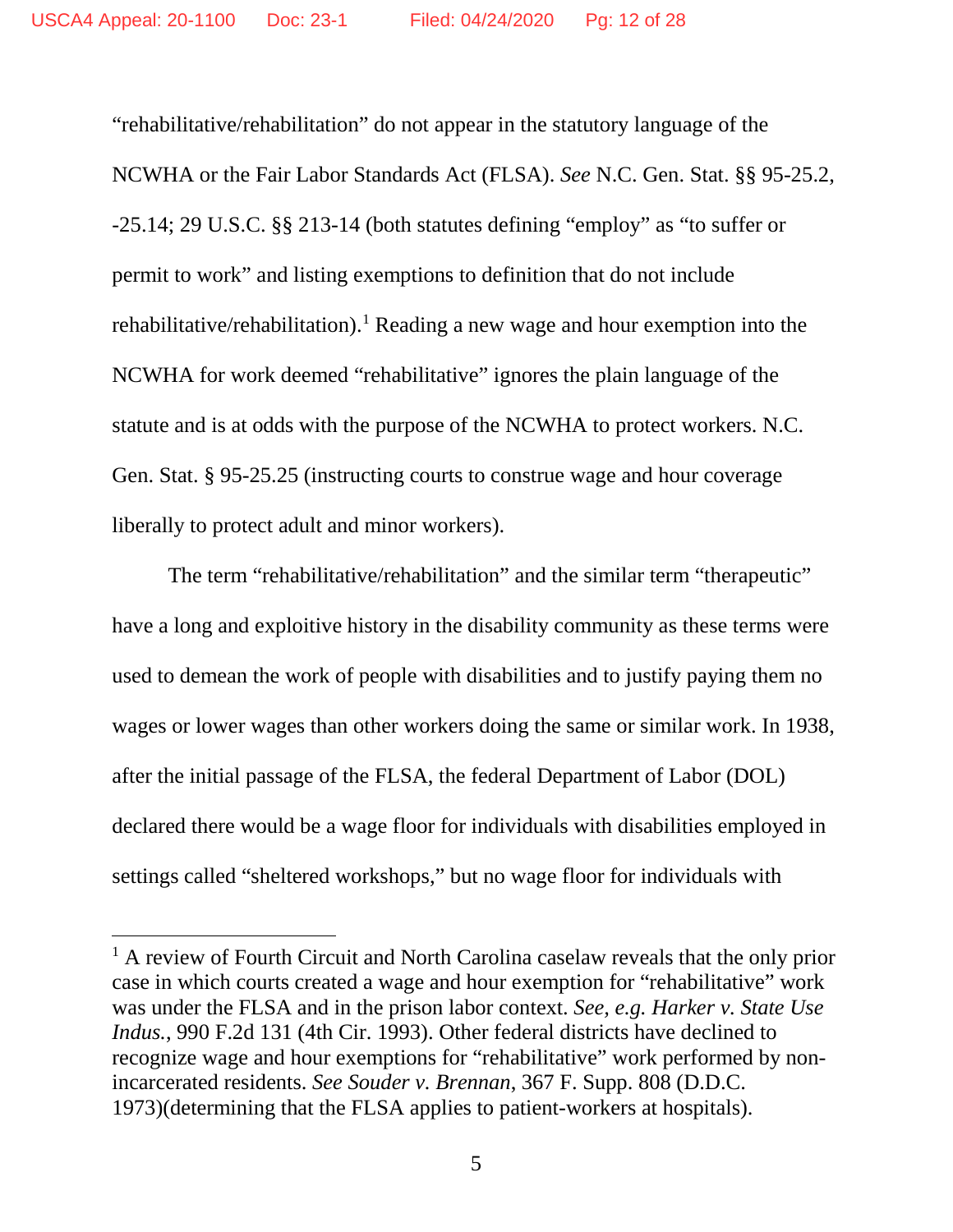disabilities receiving services from charitable groups carrying on "the work of rehabilitation." William G. Whittaker, Congressional Research Service: Treatment of Workers with Disabilities Under Section 14(c) *of the Fair Labor Standards Act*  6 (2007) (*quoting* U.S. Department of Labor, Wage and Hour Division, Press Releases, R Series, October 12, 1938, and November 10, 1938). In 1966, Congress amended the FLSA and incorporated the DOL's policy of "no wage floor" for workers with disabilities engaged in "therapeutic" activities at work activity centers. *Id*. at 8. In 1981, the U.S. Government Accountability Office (GAO) advised Congress that setting wages based on whether the work performed was "therapeutic" was artificial because "therapeutic" denoted lack of productive capacity – a distinction not borne out in practice. *Id*. at 6 (*quoting* U.S. General Accounting Office, Stronger Federal Efforts Needed for Providing Employment Opportunities and Enforcing Labor Standards in Sheltered Workshops, Report to the Congress 10-15 (HRD-81-99, 1981)). The GAO strongly suggested that the practice of labelling work as "therapeutic" enabled large-scale underpayment of earned wages. *Id*. at 21-27. Congress subsequently removed the distinction in the 1986 FLSA amendments. Pub. L. No. 99-486, § 14(c), 100 Stat. 1229, 1229-30.

This case marks the first time the alleged "rehabilitative" nature of work performed was wielded as a sword to narrow the protections of the NCWHA. The decision below does not accord with the state of the law and should not be upheld.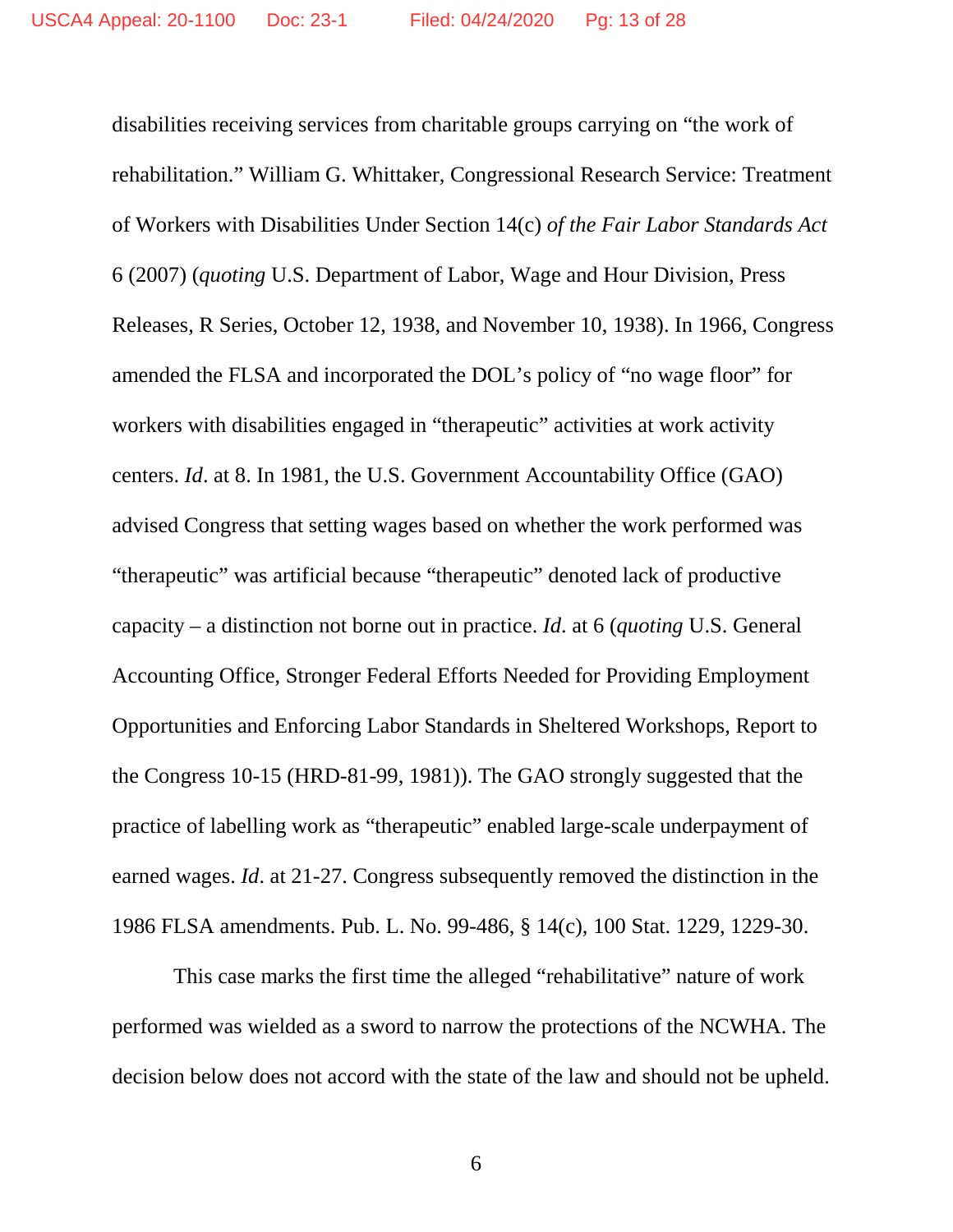#### **B. There Is No Sound Factual Basis To Conclude Unpaid Work Is Rehabilitative Or To Distinguish "Rehabilitative" Work From Paid Work.**

The conclusion that unpaid work is "rehabilitative" for people with disabilities is not supported by current scientific research. *See* Gordon Waddell & A. Kim Burton, Is Work Good for Your Health and Well-Being? 20-21 (2006), *available at* https://www.gov.uk/government/publications/is-workgood-for-your-health-and-well-being (last visited March 12, 2020) (finding there is no scientific evidence to indicate that people with disabilities experience greater physical or mental health benefits from employment than the general population; all such conclusions are based on non-scientific sources, such as practical, social, or ethical considerations, legislation, guidance, and general "consensus"). Scientific research suggests that work and paid employment are generally good for the health and wellbeing of most people, regardless of disability, but also finds it may be detrimental to the health of some. *Id*. at 9, 10, 23. In sum, there is no evidence to support that work is more therapeutic for people with disabilities as a group than it is for nondisabled workers.

Labelling work performed by people with disabilities or other vulnerable populations as "rehabilitative volunteer work" instead relies on inaccurate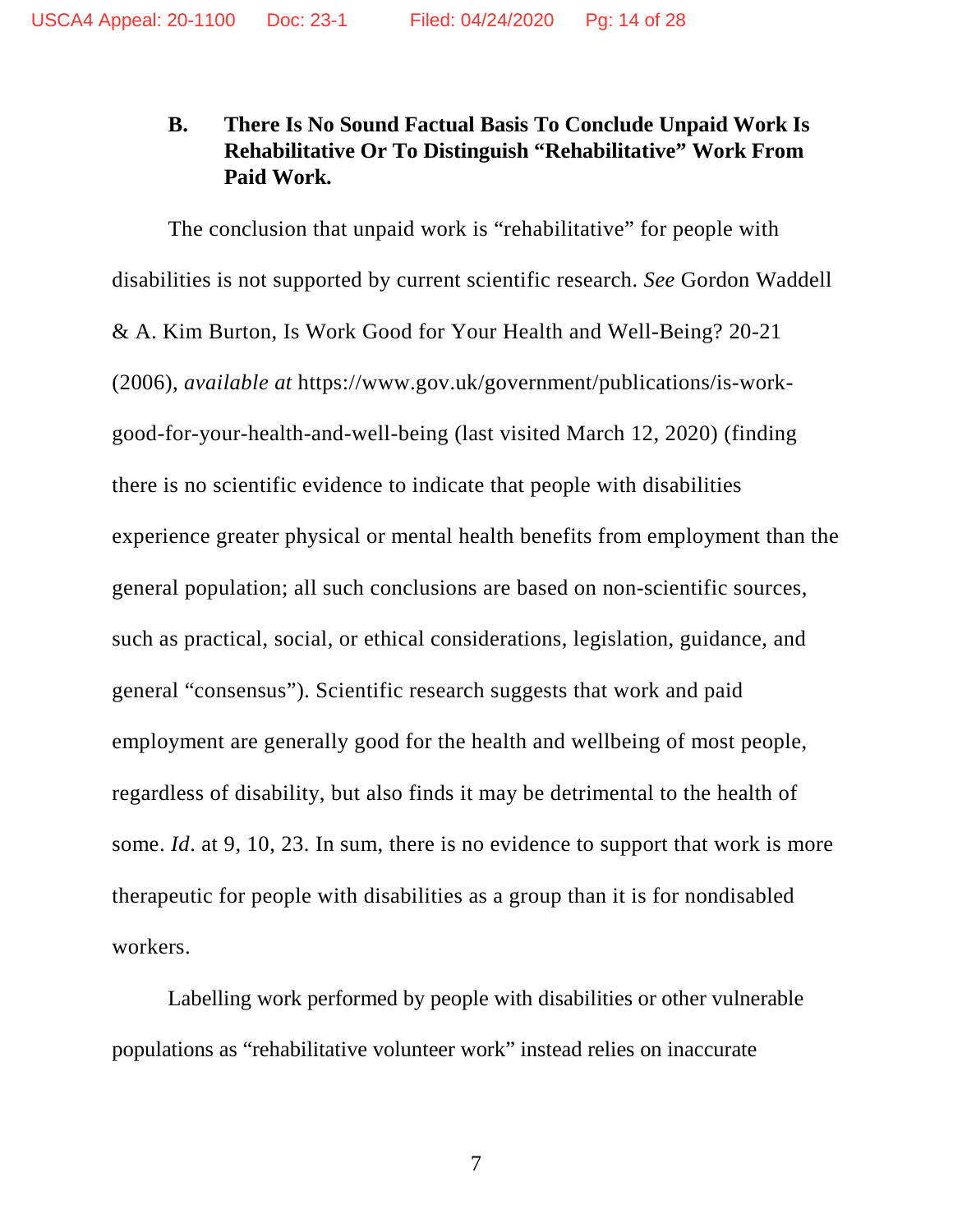generalizations, assumptions, and stereotypes about their labor.<sup>[2](#page-14-0)</sup> As the District

Court for the District of Columbia astutely observed:

The fallacy of the argument that work [...] is therapeutic can be seen in extension to its logical extreme, for the work of most people, inside and out of institutions, is therapeutic in the sense that it provides a sense of accomplishment, something to occupy the time, and a means to earn one's way. Yet that can hardly mean that employers should pay workers less for what they produce for them.

*Souder*, 367 F. Supp. 808, n.21. Offering unpaid work to an individual with a disability

is not a charitable act and does not aid in his or her "rehabilitation." Its actual effect is

to illegally deny people with disabilities access to the paid labor market.

#### **C. Labor Relationships Involving Workers With Disabilities Should Be Closely Scrutinized To Guard Against Exploitation.**

The disability community benefits from judicial scrutiny of their labor relationships for indications of labor exploitation, particularly in situations where an individual lives in a residential facility for people with disabilities and works for the operator of the facility. As a recent report of the National Council on Disability found, with regard to residential facilities that operate formal, designated employment programs:

l

<span id="page-14-0"></span><sup>&</sup>lt;sup>2</sup> Permitting employers to avoid the payment of wages to people with disabilities by labeling their work "rehabilitative" is also antithetical to the mandate of the Americans with Disabilities Act to end pervasive discrimination against individuals with disabilities in employment. *See* 42 U.S.C. § 12101(a). *See also*  Persons with Disabilities Protection Act, N.C. Gen. Stat. § 168A-2 (recognizing that discrimination against people with disabilities denies them the opportunity to engage in remunerative employment).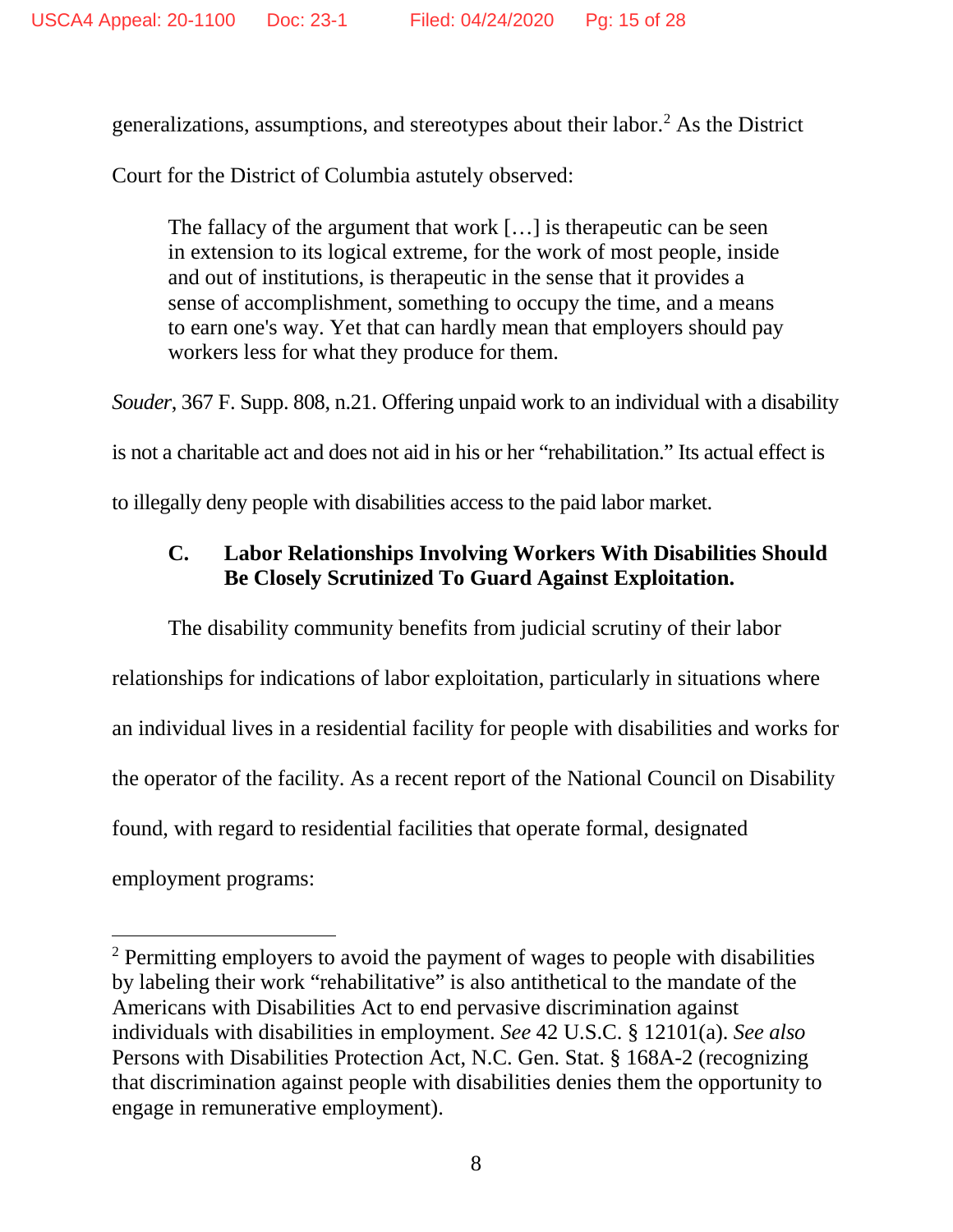[o]stensibly the purpose…is to train…for employment. In reality, however, such programs serve as a means for workers to perform services at reduced labor costs for the very entity that controls their residential placement. In this regard, the entity plays three roles…: employer, employment service provider, and residential treatment provider… [which are] overlapping and often conflicting roles.

National Council on Disability*, National Disability Employment Policy: From the* 

*New Deal to the Real Deal: Joining the Industries of the Future* 47 (October 11,

2018), *available at* https://ncd.gov/sites/default/files/Documents/NCD\_Deal\_

Report\_508.pdf. Informal labor arrangements are also quite common in residential

facilities. During routine monitoring visits, Disability Rights NC observes residents

performing yard work, housekeeping, and the like for the facility in exchange for a

dollar or similarly small amounts of money.[3](#page-15-0) Permitting residential service

providers to categorize work performed by their residents, whether performed

pursuant to a formal or informal labor relationship, as minimum wage-exempt

"rehabilitative" work is ripe for abuse.

l

<span id="page-15-0"></span><sup>&</sup>lt;sup>3</sup> Wage exploitation is also a serious problem in the homeless community. For example, recently in California, the Department of Justice accused several church leaders of forcing homeless people to panhandle for room and board. *See e.g*. Emily S. Rueb, *California Church Leaders Lured Homeless Into Forced Labor*, N.Y. Times, Sept. 11, 2019, *available at* https://www.nytimes.com/2019/09/ 11/us/california-church-homeless-panhandling.html (last visited March 11, 2020). Nationwide, eight percent of homeless youth are trafficked for labor. *Labor and Sex Trafficking Among Homeless Youth*, Loyola University Press (2016), *available at* https://www.covenanthouse.org/sites/default/files/inline-files/Loyola%20Multi-City%20Executive%20Summary%20FINAL.pdf (last visited March 11, 2020).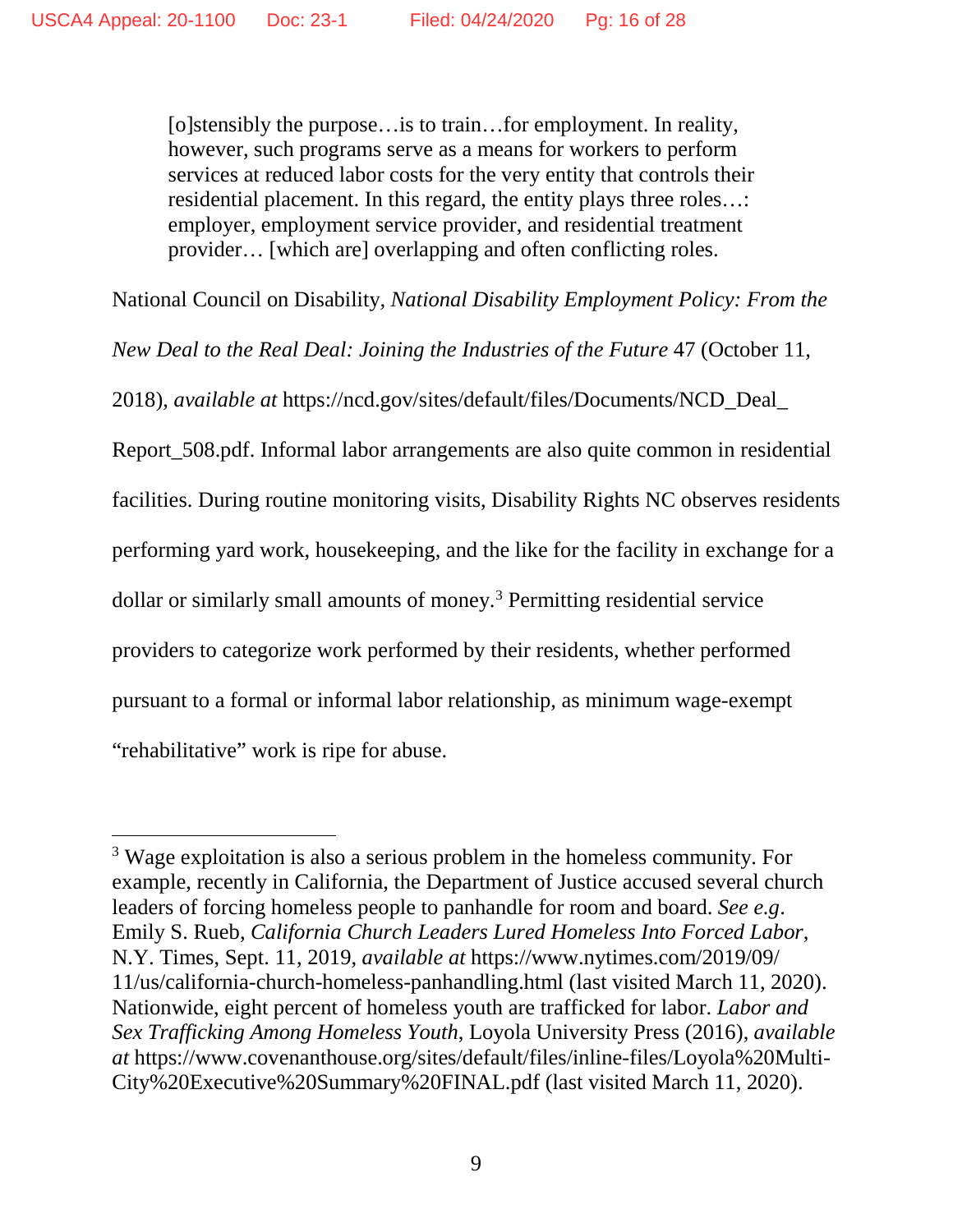A notorious example of wage exploitation perpetrated against people with disabilities by their employer and residential services provider was uncovered in 2009 in Iowa. For over thirty years, Henry's Turkey Service employed men with intellectual disabilities and paid them at a rate of \$65.00 per month, regardless of the amount of work each man performed. *E.E.O.C. v. Hill Country Farms*, 899 F. Supp. 2d 827, 831 (S.D. Iowa 2012), *affirmed* 564 Fed. Appx. 868 (8th Cir. 2014), *rehearing en banc denied* 2014 U.S. App. LEXIS 13605 (8th Cir. 2014). The company housed the men in "the Bunkhouse," a building deemed unsafe for habitation by the Fire Marshal, and transported them to and from work in company vans. 899 F. Supp. 2d at 830, 833. Henry's Turkey Service claimed it had not financially exploited the men because it had provided them room and board at the Bunkhouse and "in-kind care," which offset the cash wages the men were due. *Id*. at 829. The court rejected the employer's claim for wage credits and found that Henry's Turkey Service had "engaged in unlawful and discriminatory pay practices" as a matter of law and owed the men their full cash wages. *Id*. at 833- 834. The exploitation of these men for so many years was made possible by the control Henry's Turkey Service had over the men as their employer and housing provider.

A case pending in the Eastern District of North Carolina reflects another manifestation of these conflicting roles on the part of residential providers. *See*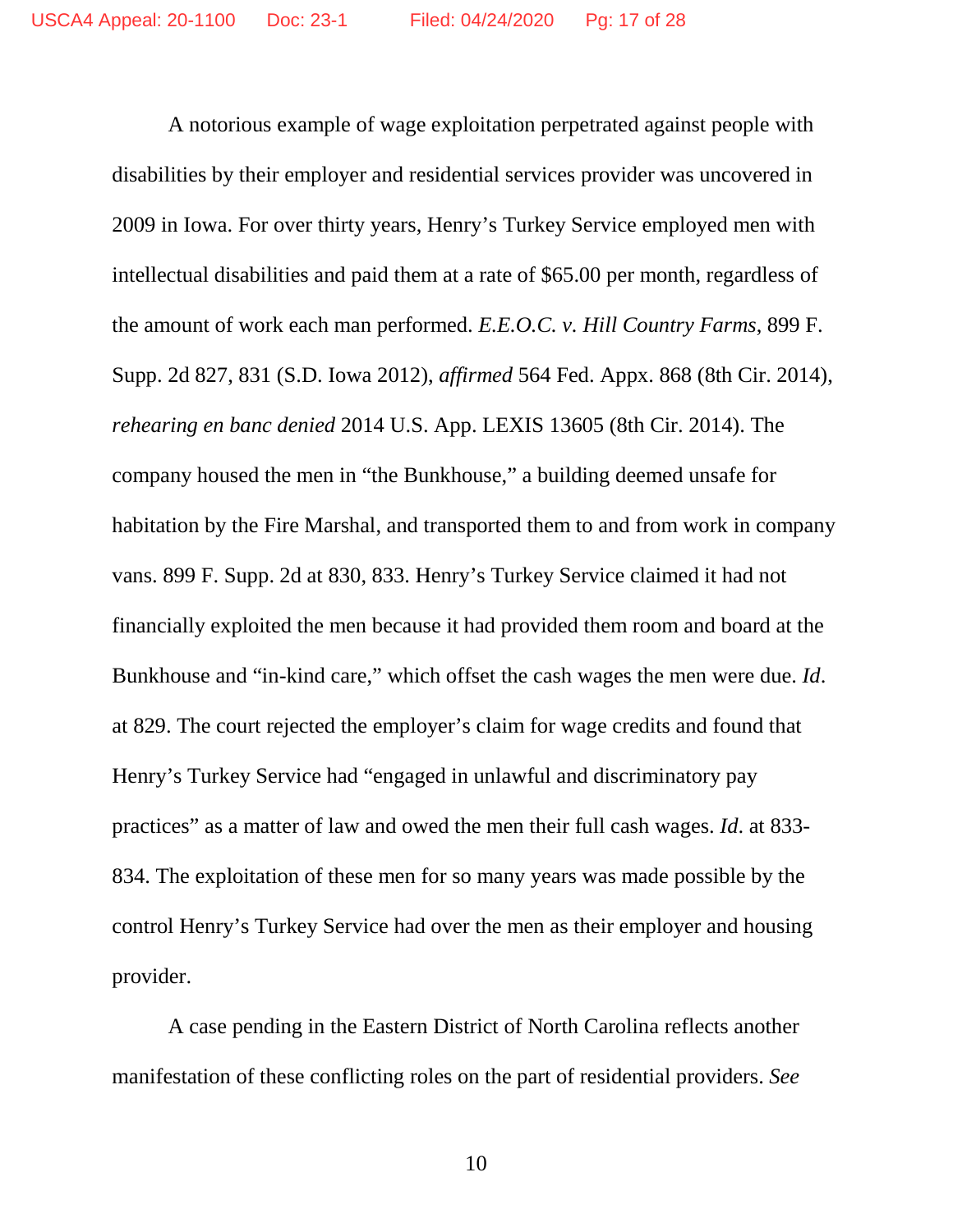*Presson v. Recovery Connections Cmty*., 5:18-cv-0466-BO (E.D.N.C. 2018). Individuals with substance use disabilities claim to have been promised live-in substance abuse treatment but were instead forced to work up to sixteen hours a day for no pay for the benefit of Recovery Connections. *See* Complaint, *Presson v. Recovery Connections Cmty.*, 5:18-cv-0466-BO (E.D.N.C. 2018); *see also* 2019 U.S. Dist. LEXIS 115015 (E.D.N.C. 2019) (granting Plaintiffs' request to conditionally certify the case as a collective action). The operator of the facility asserted no wages are owed because the work performed was "therapeutic" and training for future employment. *See Id*. at ¶ 6.

Residential service providers may have different motivations for deeming work "rehabilitative" or "therapeutic," but no matter the motivation, there is no legal or factual basis to distinguish "rehabilitative" work from paid work. Permitting employers to affix such labels to work performed by people in vulnerable circumstances is contrary to law and paves the way for exploitation. The decision below threatens to reawaken a dead doctrine and puts at risk the wages workers with disabilities and other vulnerable workers currently earn. History must not repeat itself; "rehabilitation" is not a proper basis for denying individuals wage and hour protections.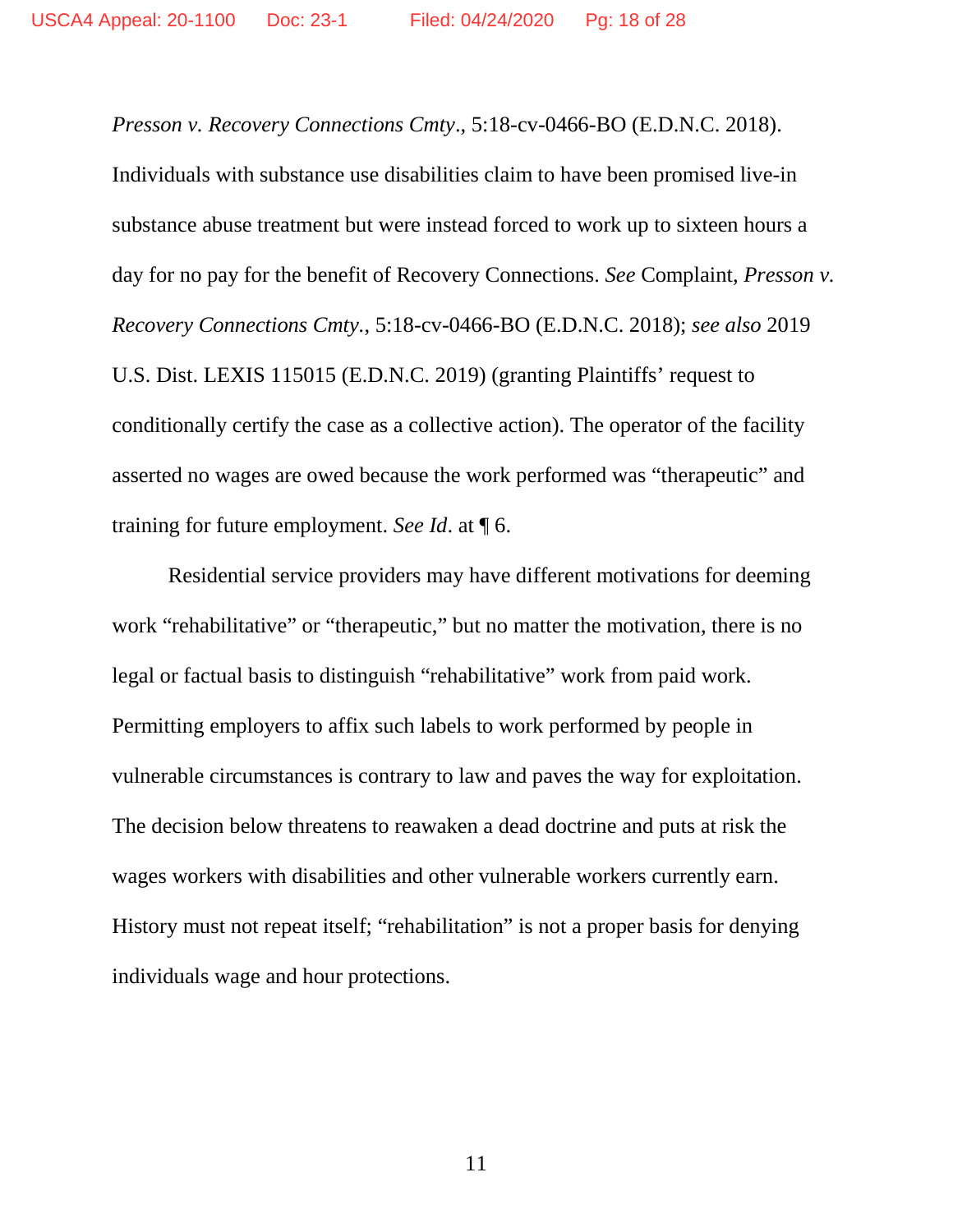#### **II. VOLUNTEERISM IS WORK PERFORMED FOR PERSONAL PURPOSE OR PLEASURE WITHOUT PROMISE OR EXPECTATION OF COMPENSATION.**

Mr. Armento was not a volunteer because he did not donate his labor freely and without expectation of pay. The NCWHA exempts only "[b]ona fide volunteers in medical, educational, religious, or nonprofit organizations where an employer-employee relationship does not exist" from its minimum wage, overtime, and other wage and hour rules. N.C. Gen. Stat. § 95-25.14(a)(5). Individuals who work for religious and nonprofit organizations are not exempt from coverage under the NCWHA unless: a) he or she is not an employee; and b) is demonstrated to be a bona fide volunteer. *Id*. *See, e.g.*, *Tony & Susan Alamo Found.*, 471 U.S. at 296-7 (FLSA contains no express or implied exception for religious or other nonprofit organizations). Mr. Armento was an employee of ABCCM which means he cannot be labeled as a volunteer under the NCWHA. (*See* J.A. 803.)

The fact that that Mr. Armento was an employee should have conclusively established he was not a volunteer and was entitled to minimum wages, and ended the lower court's analysis of his status under the NCWHA. *U.S. Dep't of Labor v. N. Carolina Growers Ass'n*, 377 F.3d 345, 350 (4th Cir. 2004)(courts must construe statutes according to the ordinary meaning of terms used). However, in the absence of prior judicial interpretations of the term "bona fide volunteer" under the NCWHA, analogous federal case law can provide helpful guidance for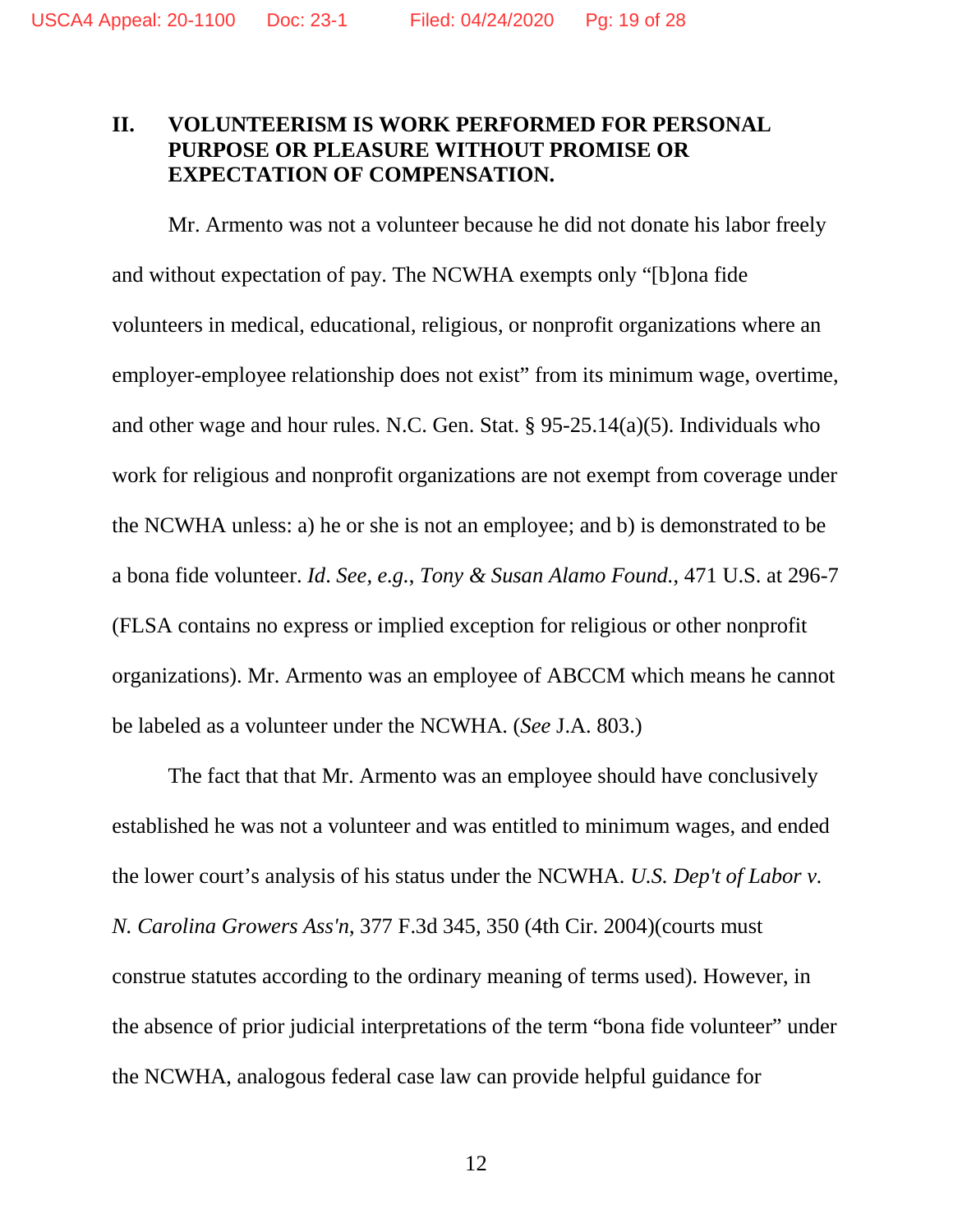establishing who is and is not a volunteer. In *Portland Terminal Co.*, the Supreme Court found that work performed "without promise or expectation of compensation" and "solely for [] personal purpose or pleasure" is not subject to the FLSA. 330 U.S. at 152. Subsequently, the Court utilized the criteria outlined in *Portland Terminal Co.* to determine if individuals working for a religious nonprofit organization were volunteers or employees entitled to wages. *See Tony & Susan Alamo Found.*, 471 U.S. 290 (1985). Despite the workers' "vigorous protest" that they "considered themselves volunteers who were working only for religious and evangelical reasons," the Court found that they were employees because they expected and did receive wages in the form of "food, shelter, clothing, transportation and medical benefits." *Id.* at 293-294, 301. The Court refused to relax its analysis of the labor relationship in deference to the ecclesiastical and charitable mission of the Foundation out of concern it would allow employers to coerce "volunteer" labor out of workers and drive down wages. *Id.* at 302.

The facts of the *Alamo Foundation* case are strikingly like this case and further support the application of its reasoning and outcome to this case. The Foundation was a non-profit evangelical church that focused its ministry on disadvantaged members of the community. *Id*. at 292. The Foundation's "associates" (the individuals the Court deemed to be employees) were former "drug addicts, derelicts, or criminals before their conversion and rehabilitation by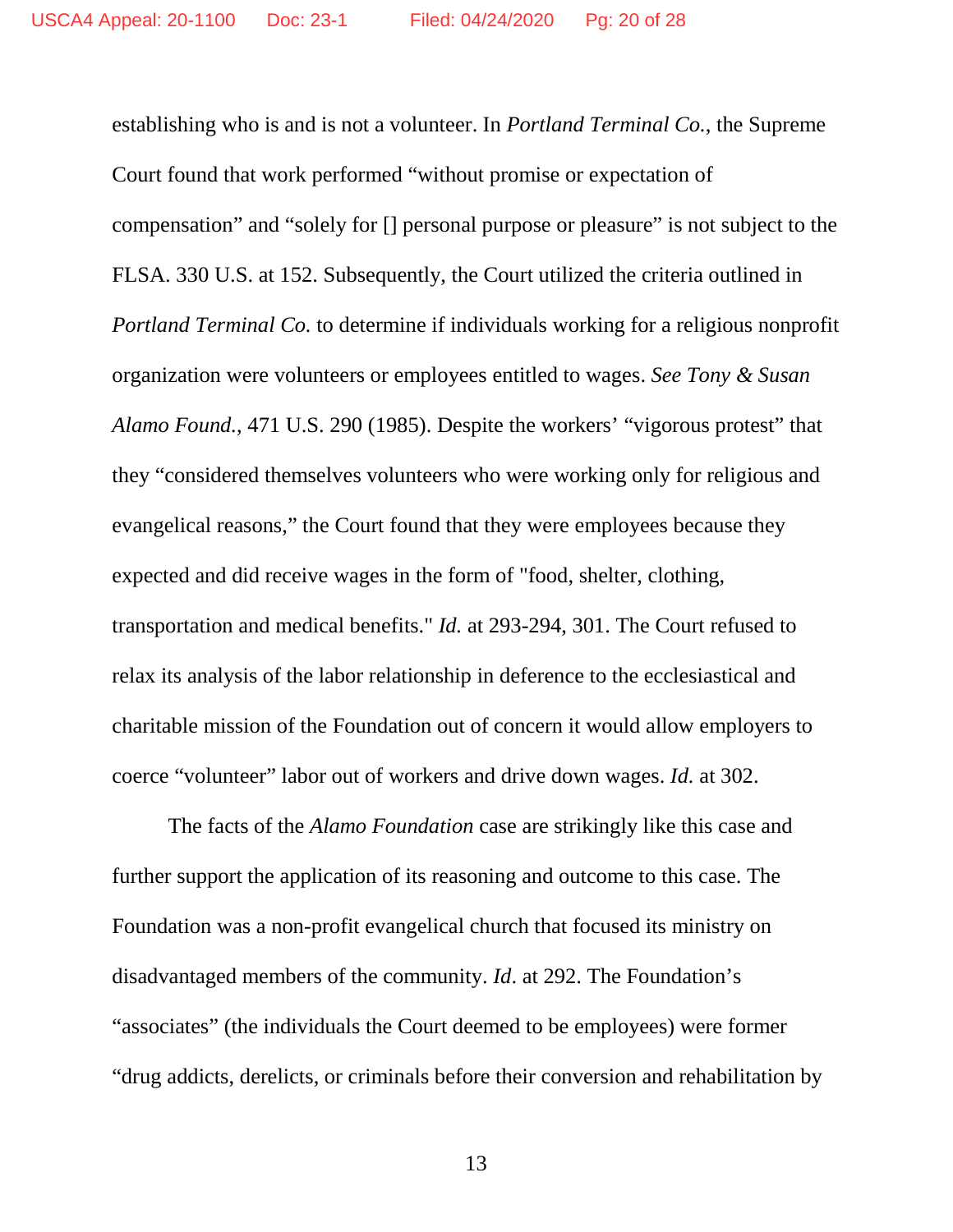the Foundation." *Id*. The associates were "entirely dependent upon the Foundation for long periods" and expected that the Foundation would provide them with "food, shelter, clothing, transportation and medical benefits. *Id*. at 293. Similarly, ABCCM is a non-profit Christian religious organization that operates the VRQ, a facility that cares for homeless veterans "with the goal of making them selfsufficient, drug-free and alcohol-free." (J.A. 795-796.) Homeless veterans residing at the VRQ receive "housing, meals, counseling, a gym, an onsite chaplain, educational assistance, a computer room, a library, laundry facilities, Alcoholics Anonymous meetings, nursing services, psychologist services, case management services, claims assistance, and transportation to the local United States Veteran's Administration (the "VA") medical center." (J.A. 796.) Veterans can receive these benefits for up to twenty-four months and Mr. Armento depended on the benefits offered by the VRQ for all twenty-four months. (J.A. 809.) Like the associates working for the Foundation, Mr. Armento was an employee who expected and received compensation for his work.

If anything, the fact that an employee is alleged to be volunteering at their place of work warrants increased scrutiny of the nature of the work. *Purdham v. Fairfax County Sch. Bd.*, 637 F.3d 421, 427-428 (4th Cir. 2011). The FLSA, unlike the NCWHA, does not exempt employees from the definition of "volunteers." The *Purdham* court was tasked with determining if public school employees could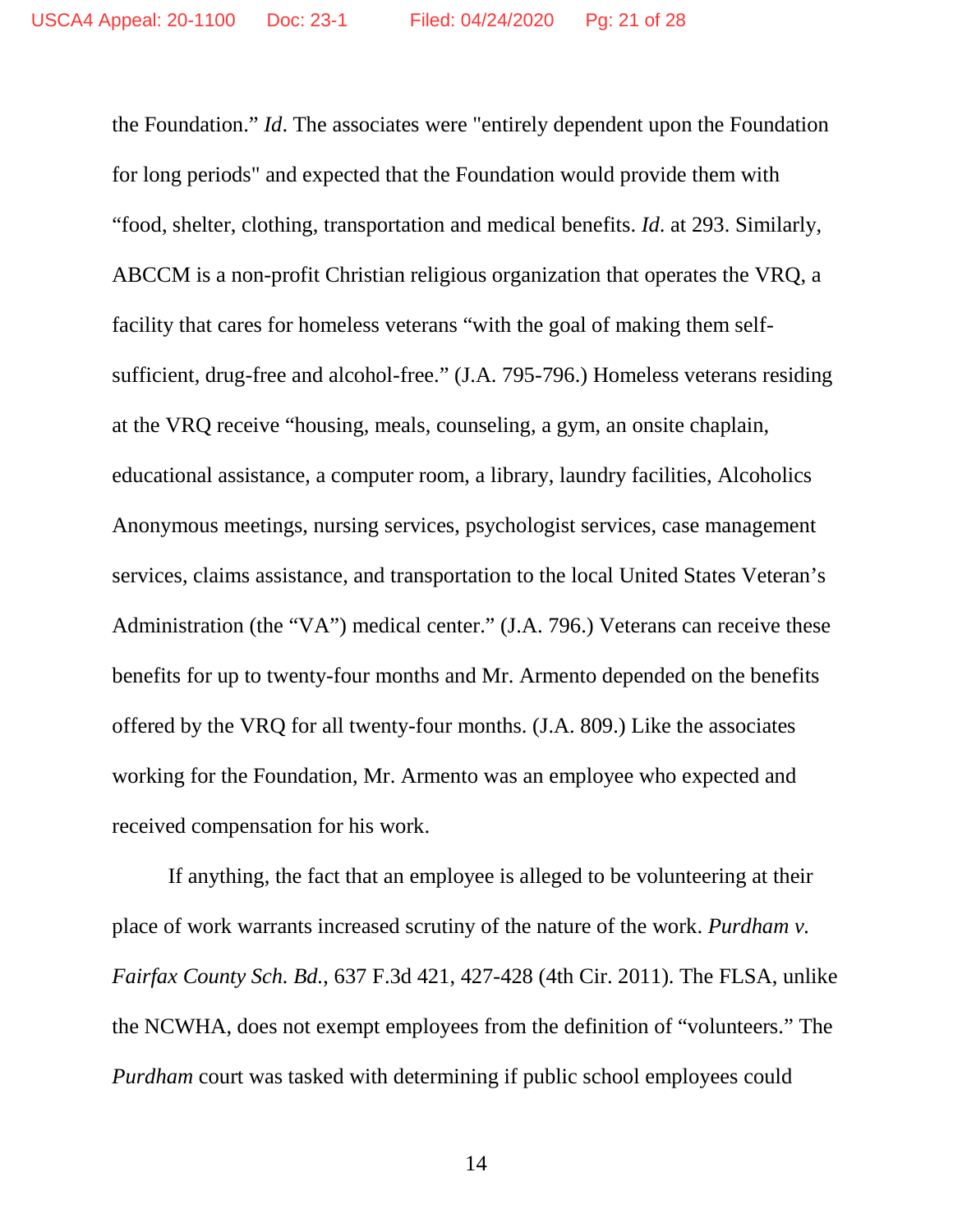volunteer without pay for their schools in a capacity different than their normal jobs. The *Purdham* court identified the *Portland Terminal Co.* case and similarly worded FLSA regulations regarding volunteers for government entities as setting the standard for volunteerism and emphasized that the facts must show that the purported volunteer offered to work freely and without pressure or coercion. 637 F.3d at 427. Had the facts in this case not conclusively established that Mr. Armento was an employee who cannot be labeled a bona fide volunteer pursuant to the plain language of the NCWHA, the *Purdham* case confirms that the "volunteer" test would have been the correct test to apply.

Strict application of the *Alamo Foundation* "volunteer" test is necessary to ensure that workers who did not intend or desire to volunteer are not wrongfully denied wages they are rightfully owed. It is particularly important to protect workers in vulnerable positions, as is the case when an individual has a labor relationship with his or her residential services provider.

#### **III. THE LOWER COURT'S CONCLUSION THAT WORKERS RECEIVING RESIDENTIAL AND EMPLOYMENT SERVICES ARE VOLUNTEERS RELIES ON AN INAPT ANALOGY TO PRISON WORKERS AND THE FALLACY OF REHABILITATION.**

The fact that Mr. Armento was homeless and received room and board from ABCCM does not dictate the conclusion that he is not owed wages for his labor. The court below erroneously relied solely on the "primary beneficiary" test in determining that Mr. Armento was not entitled to wages, a legal principle that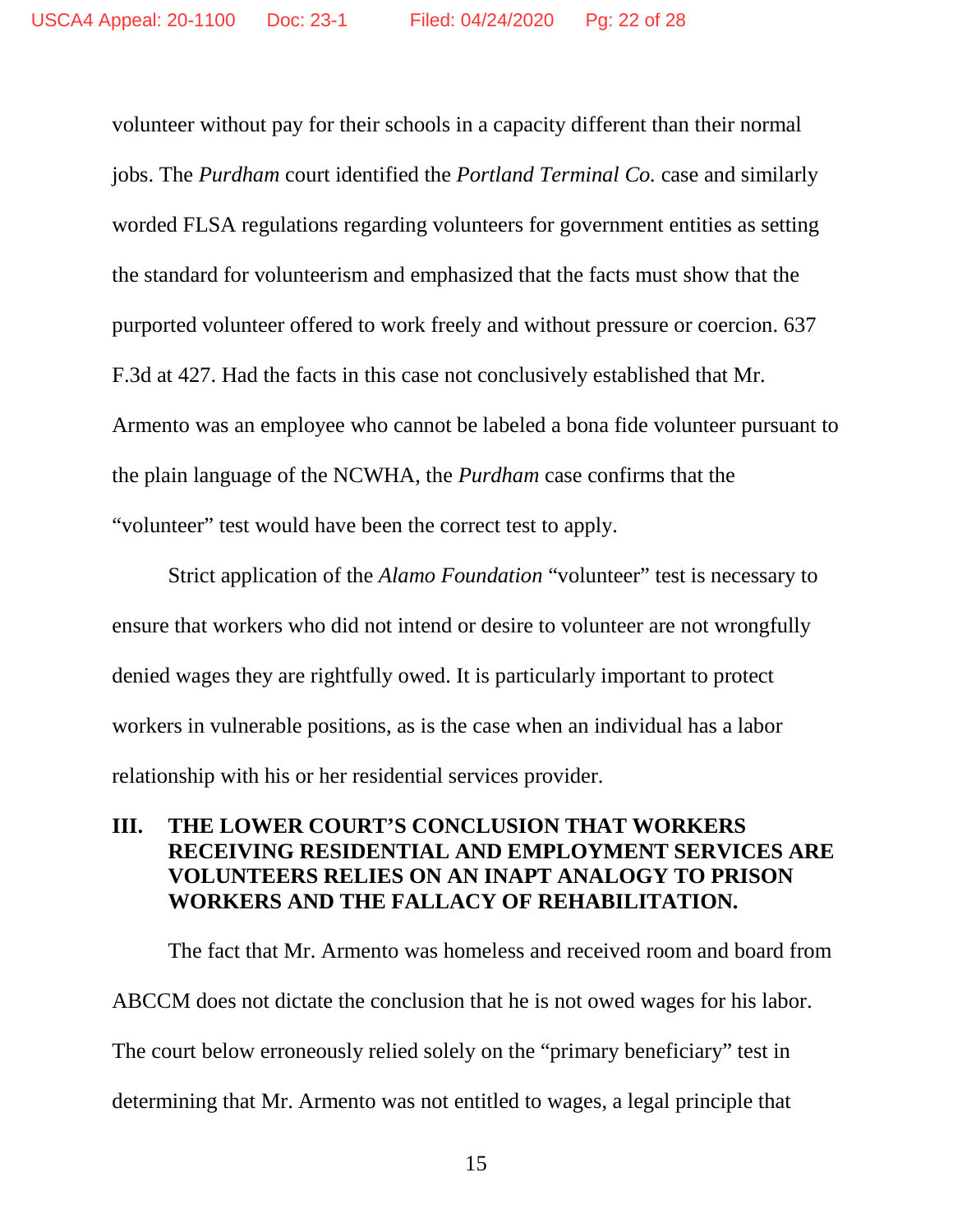$\overline{\phantom{a}}$ 

considers only whether the worker or employer "benefitted" more from the labor arrangement and fails to consider whether uncompensated labor is the product of free will. *See Isaacson v. Penn Community Services*, 450 F.2d 1306, 1309-1311 (4th Cir. 1971)(holding that wartime conscientious objectors were not owed minimum wages when they knowingly agreed to work for less than minimum wage in a position specially created to provide conscientious objectors the means to perform work of national importance).[4](#page-22-0) Following the *Isaacson* decision in 1971, the Supreme Court handed down the *Alamo Foundation* decision reiterating the "volunteer" test from *Portland Terminal Co.* as the appropriate standard for distinguishing employees entitled to wage and hour protections from bona fide volunteers. Accordingly, the *Alamo Foundation* "volunteer" test must be applied when determining if an individual is properly classified as a bona fide volunteer.

<span id="page-22-0"></span><sup>4</sup> The "primary beneficiary" test grew out of the unique factual circumstances of *Isaacson* and has limited application to other factual circumstances. The *Isaacson* court, cognizant of the undesirable impact its decision could have on other workers, strongly cautioned that its decision should not be read to countenance the creation of a labor pool available to work at substandard wages. 450 F.2d at 1311. In accordance with the *Isaacson* court's directive, the Fourth Circuit has only cited to the *Isaacson* decision a handful of times in the fifty years since it was handed down, and only once has it applied the "primary beneficiary" test to a labor relationship. *See e.g. Purdham v. Fairfax County Sch. Bd.*, 637 F.3d 421, 429 (citing *Isaacson*); *Benshoff v. City of Va. Beach*. 180 F.3d 136, 141, 146 (4th Cir. 1999) (citing *Isaacson*); *Abril v. Virginia*, 145 F.3d 182, 194 (4th Cir. 1998) (dissent) (citing *Isaacson*); *McLaughlin v. Ensley*, 877 F.2d 1207 (4th Cir. 1989) (applying *Isaacson's* "primary beneficiary" test and determining that the employer principally benefitted and had to pay prospective new employees for the required week-long orientation).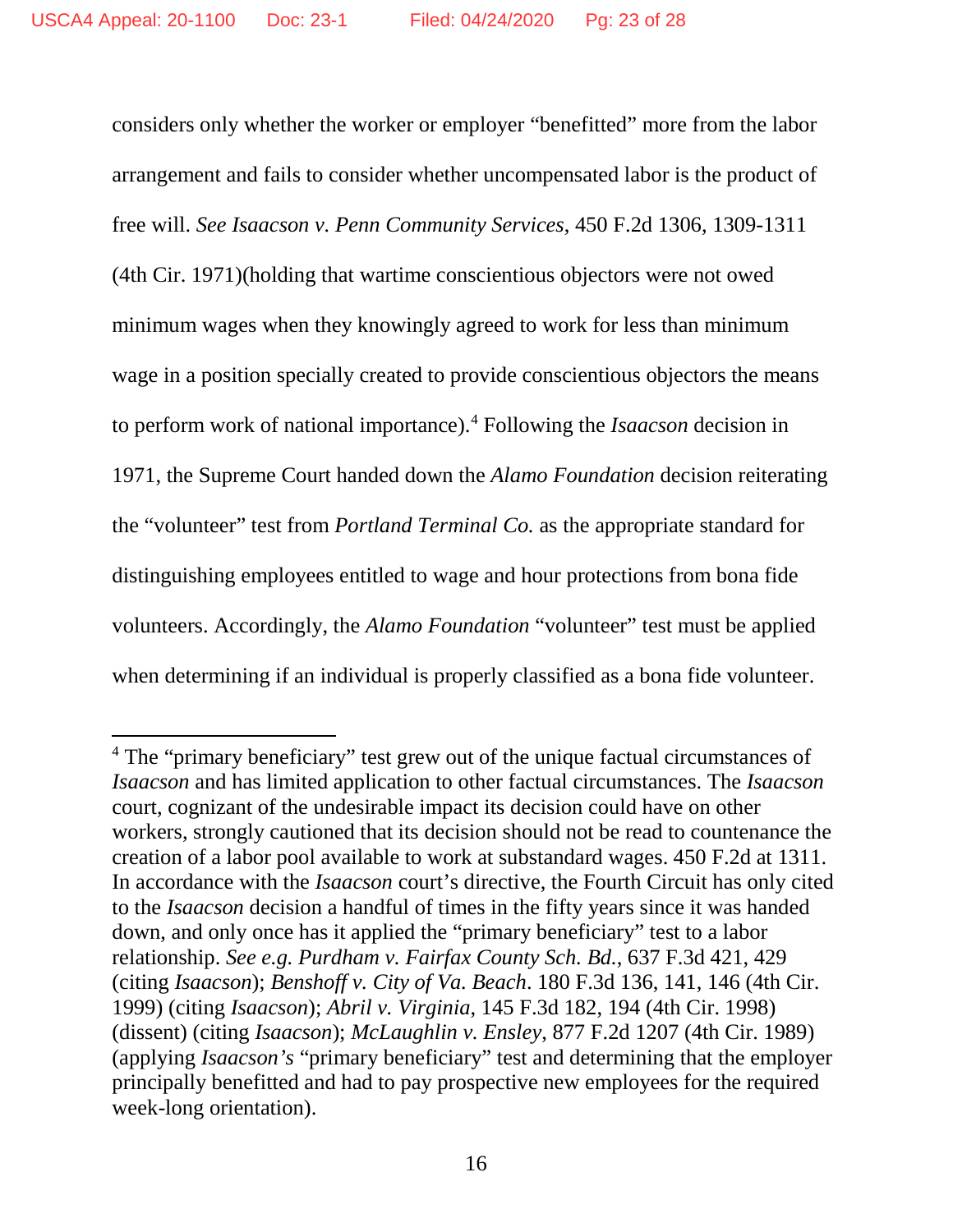The court below erroneously relied on *Harker v. State Use Indus.*, 990 F.2d 131 (4th Cir. 1993), a case involving prisoner laborers, to support its conclusion that Mr. Armento received most of the benefit from his work and is owed no wages. (*See* J.A. 811, 817-818.) The NCWHA explicitly exempts incarcerated workers from coverage. *See* N.C. Gen. Stat. § 95-25.14(a)(6). Upholding the lower court's decision would impermissibly expand an explicit statutory exemption under the NCWHA to include workers who are not incarcerated or confined against their will.

The *Harker* decision also did not involve application of the "primary beneficiary" test. The *Harker* court determined that the Department of Corrections has a custodial relationship, not an employer-employee relationship with its incarcerated workers, to which the FLSA did not apply. 990 F.2d at 133. As the court explained, incarcerated workplaces "differ[] substantially from the traditional employment paradigm covered by the [FLSA]; incarcerated workers cannot walk of the job or look for other work and the Department of Corrections "wields virtually absolute control over them to a degree simply not found in the free labor situation of employment." *Id.* 

The lower court's attempts to analogize the facts of this case to the facts of *Harker* also fails. The finding that ABCCM, like prisons, had only a "rehabilitative and not pecuniary interest" in Mr. Armento's work and that Mr. Armento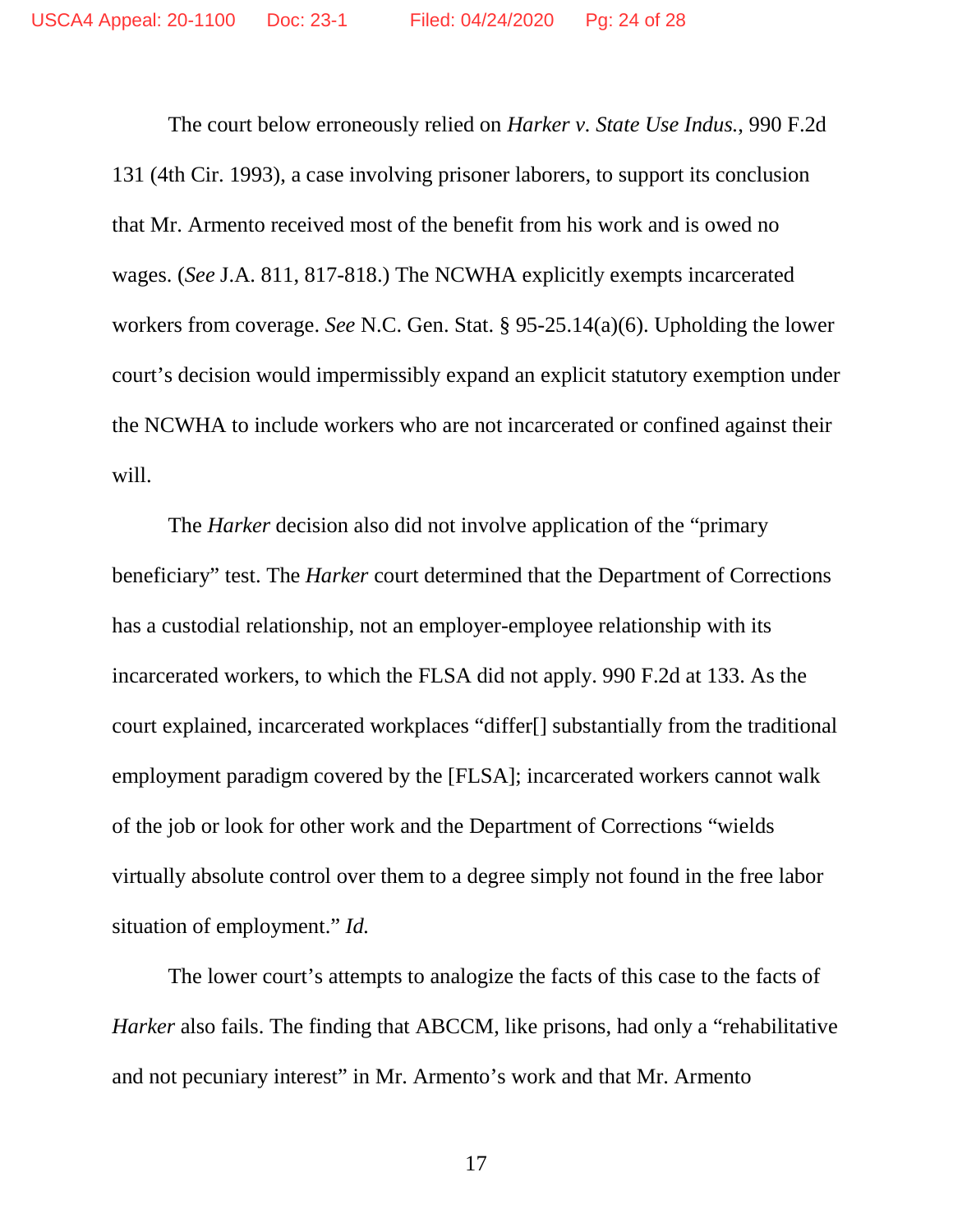"performed work as a means of rehabilitation and job training" like prisoners is premised on stereotypes, assumptions, and the false notion of "rehabilitative" work. (*See* J.A. 816-818, Section I, *supra*.) Prison workers do not possess the same labor rights as unconfined workers,<sup>5</sup> and the contention that Mr. Armento's work was "rehabilitative" does not demonstrate that he willfully relinquished the right to the fruits of his labor, as is required for being a bona fide volunteer.

The "primary beneficiary" test has limited use outside of its unique factual context and worked an injustice when applied to the facts of this case. Comparing Mr. Armento to incarcerated workers relies on strained logic, invites seemingly discriminatory comparisons, and is not sound precedent for expanding wage and hour exemptions into the free labor market. The *Alamo Foundation* "volunteer" test provides the most stringent protections and should be used to distinguish between employees like Mr. Armento and bona fide volunteers. To the extent that the "primary beneficiary" test retains any relevance, it should be utilized only after the court has already determined that the labor was given voluntarily and without expectation of compensation.<sup>[6](#page-24-1)</sup>

l

<span id="page-24-0"></span><sup>&</sup>lt;sup>5</sup> The Fourth Circuit previously found that, while the North Carolina Constitution protects a right to work and earn a livelihood, this right does not "preclude[] North Carolina from confining a person to prison, in accordance with the due process of the law, and thereby denying him the right to work in society and enjoy the fruits of his labor." *O'Bar v. Pinion*, 935 F.2d 74, 85 (4th Cir. 1991).

<span id="page-24-1"></span><sup>&</sup>lt;sup>6</sup> As the 6th Circuit recently noted, the Supreme Court's "volunteer" test is a necessary, threshold inquiry: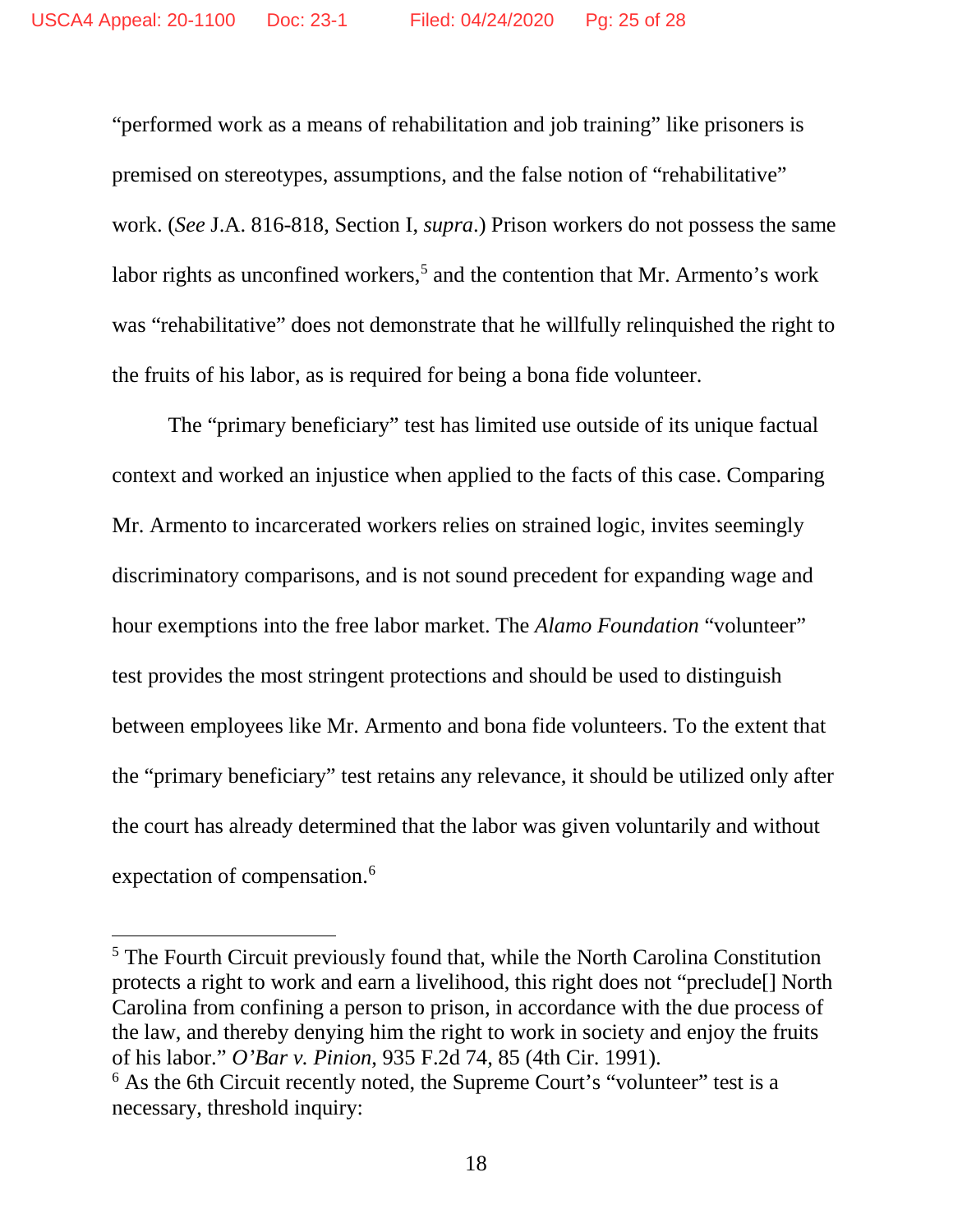l

#### **CONCLUSION**

People with disabilities have historically been denied the opportunities afforded to nondisabled workers to reap the rewards – the fruits – of their labor. Labelling their work efforts as "rehabilitative" or "therapeutic" kept many outside the mainstream economy. The current state of the law and scientific understanding do not support this false distinction.

North Carolina law states that employees cannot be volunteers. In the absence of judicial opinions further defining who is a "bona fide volunteer" under North Carolina law, *amicus curiae* respectfully urges the Court to adopt the Supreme Court's "volunteer" test outlined in *Alamo Foundation*. Requiring that unpaid volunteer work be for personal purpose or pleasure and freely donated with no promise or expectation of compensation is consistent with free labor principles and provides the most stringent protections against exploitation. The fact that well-

<sup>[</sup>A] volunteer's expectation of compensation is a threshold inquiry that must be satisfied before we assess the economic realities of the working relationship. The Supreme Court held as much in *Portland Terminal Co.* when it defined a volunteer as a "person who, *without promise or expectation of compensation*, but solely for his personal purpose or pleasure, worked in activities carried on by other persons either for their pleasure or profit." . . . The *Alamo* Court reiterated this test, making clear that when a religious organization undertakes a commercial endeavor, its workers are only covered under the FLSA if they "engage in those activities in expectation of compensation."

*Acosta v. Cathedral Buffet, Inc.*, 887 F.3d 761, 766 (6th Cir. 2018)(emphasis in original).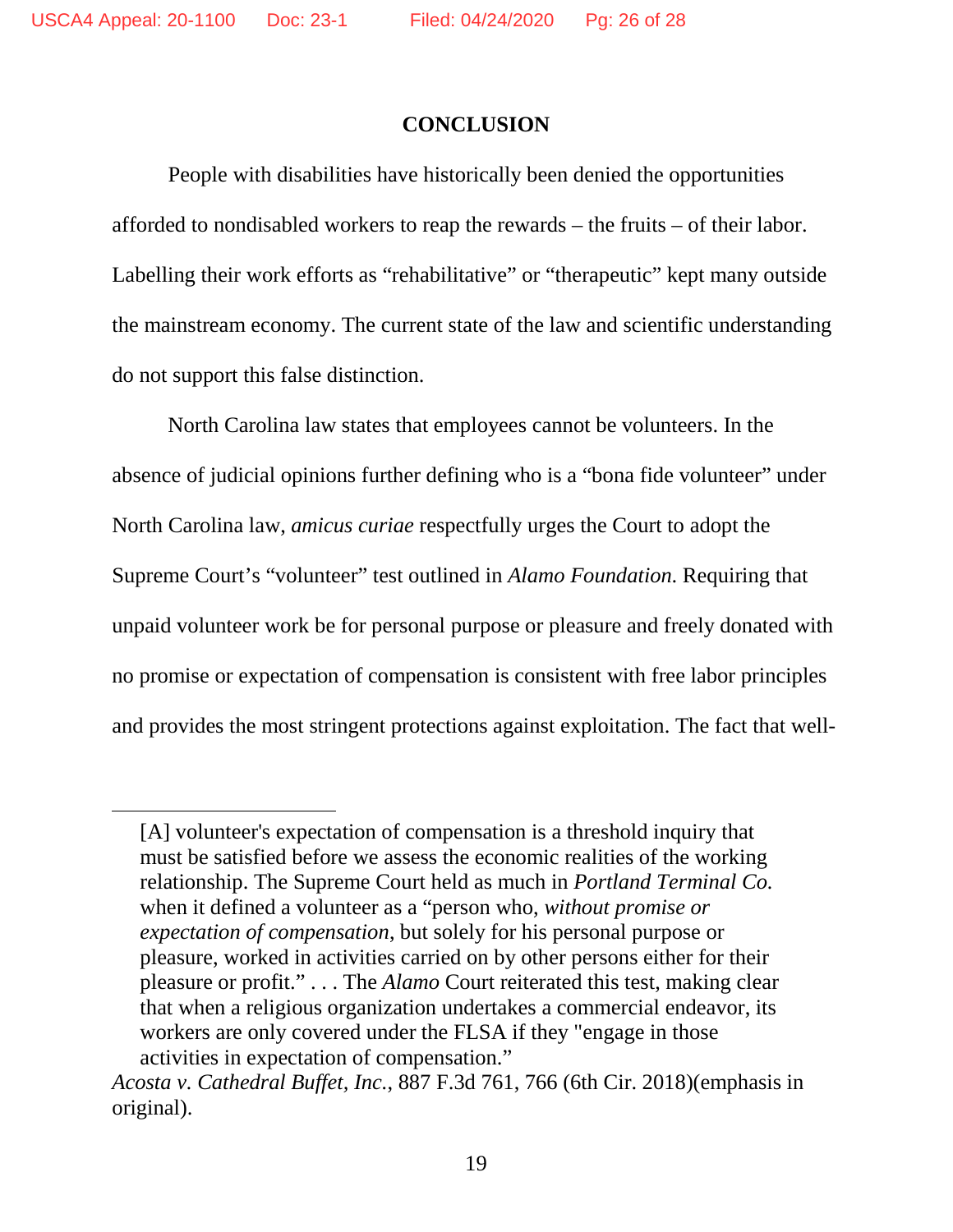meaning entities historically deprived workers with disabilities of wages demonstrates the necessity of adopting the most stringent protections available. The alternative unfairly denies people with disabilities and other vulnerable workers competitive, gainful employment and renders them more susceptible to isolation, dependency, poverty, and abuse. *Amicus curiae* respectfully requests the Court reverse the decision below.

Respectfully submitted this 24th day of April, 2020.

/s/ Holly Stiles Holly Stiles /s/ Christopher A. Hodgson Christopher A. Hodgson Disability Rights North Carolina 3724 National Drive, Suite 100 Raleigh, North Carolina 27612 Telephone: (919) 856-2195 Facsimile: (919) 856-2244 Holly.stiles@disabilityrightsnc.org Chris.hodgson@disabilityrightsnc.org *Attorneys for Amici Curiae*